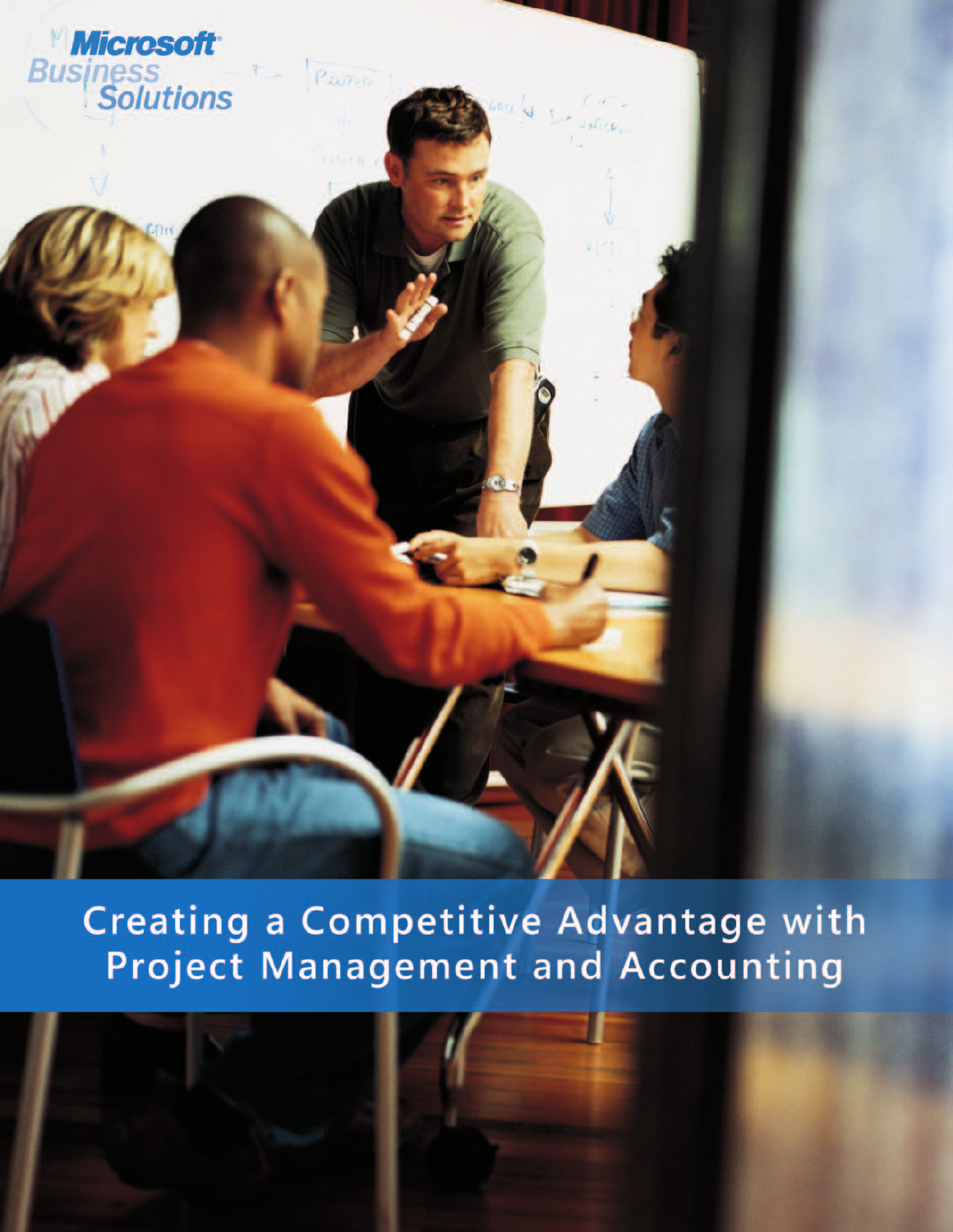# **Contents**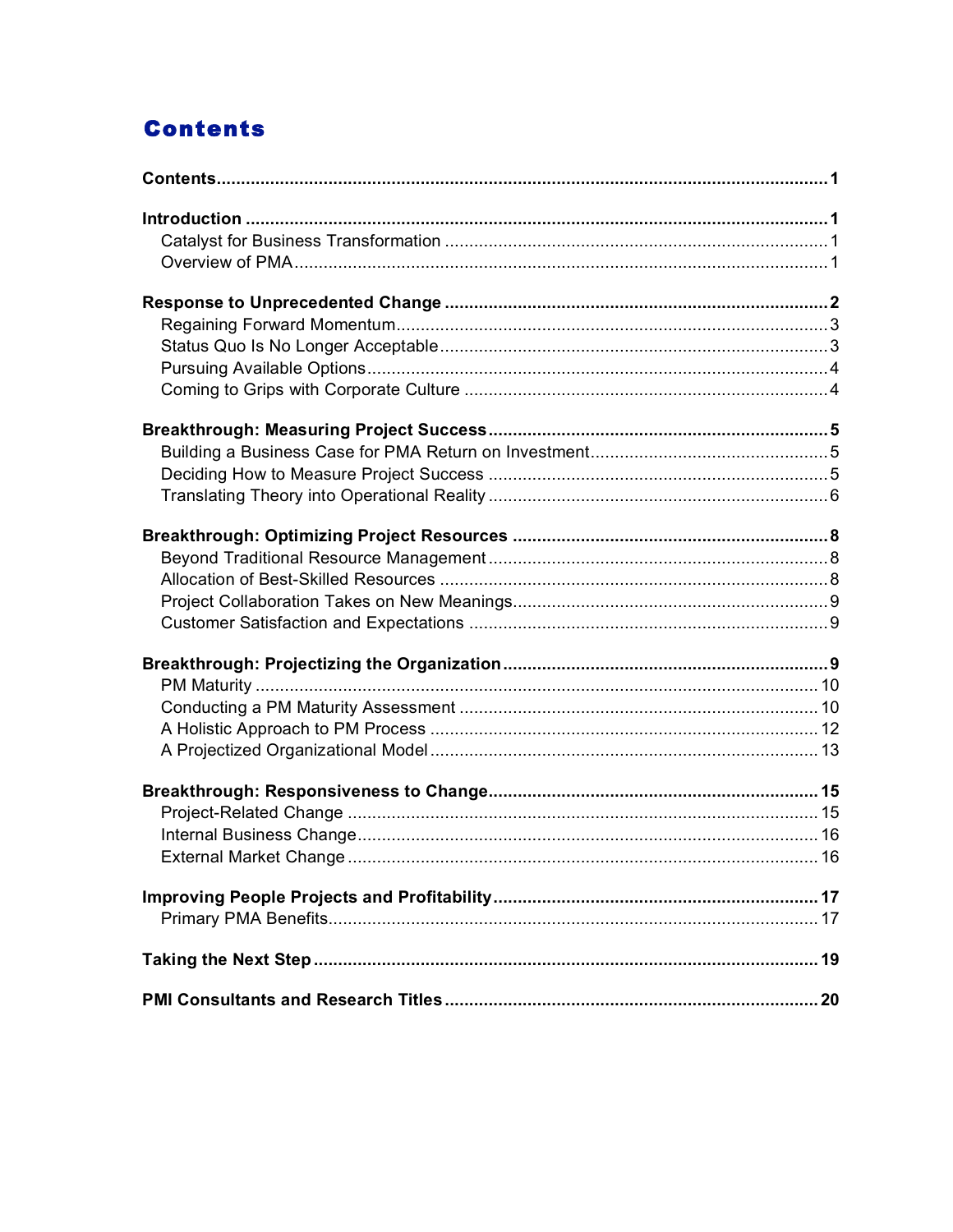## Introduction

### Catalyst for Business Transformation

Integrated Project Management and Accounting (PMA) technologies can be a catalyst for business transformation while delivering a powerful return on investment (ROI). Rather than describing the discrete elements of a PMA solution, the emphasis herein will be on the interaction between PMA advocates and management decision makers—and how they ultimately joined forces to accelerate project and resource optimization.

The discovery process took place in a typical Professional Services Organization (PSO), and the story is drawn from the real-life experiences of Pcubed, one of the world's largest providers of project and portfolio management services.

You will see how PMA helped to transform a well intentioned, but under-performing services company into one that dramatically improved bottom-line performance of profitability, productivity, and customer satisfaction. This transformation is told from the vantage point of four major breakthroughs:

- **EXECUTE:** Measuring project success
- Optimizing project resources
- **•** 'Projectizing' the organization
- Responsiveness to change

### Overview of PMA

While there is no single definition for project management and accounting, the following information should provide some insight:

- PMA is the foundation for project-driven organizations with integrated financial, project and resource data to optimize delivery of valued and profitable services.
- **•** PMA puts the right people and their skills on the right projects at the right time ... to improve overall project success and service agility.
- **Expanded to its full potential, PMA reaches beyond organizational boundaries to improve** collaboration with customers, partners and suppliers. For a visualization of PMA, please see Figure 1 on the next page, entitled High-Level PMA Relationship Map.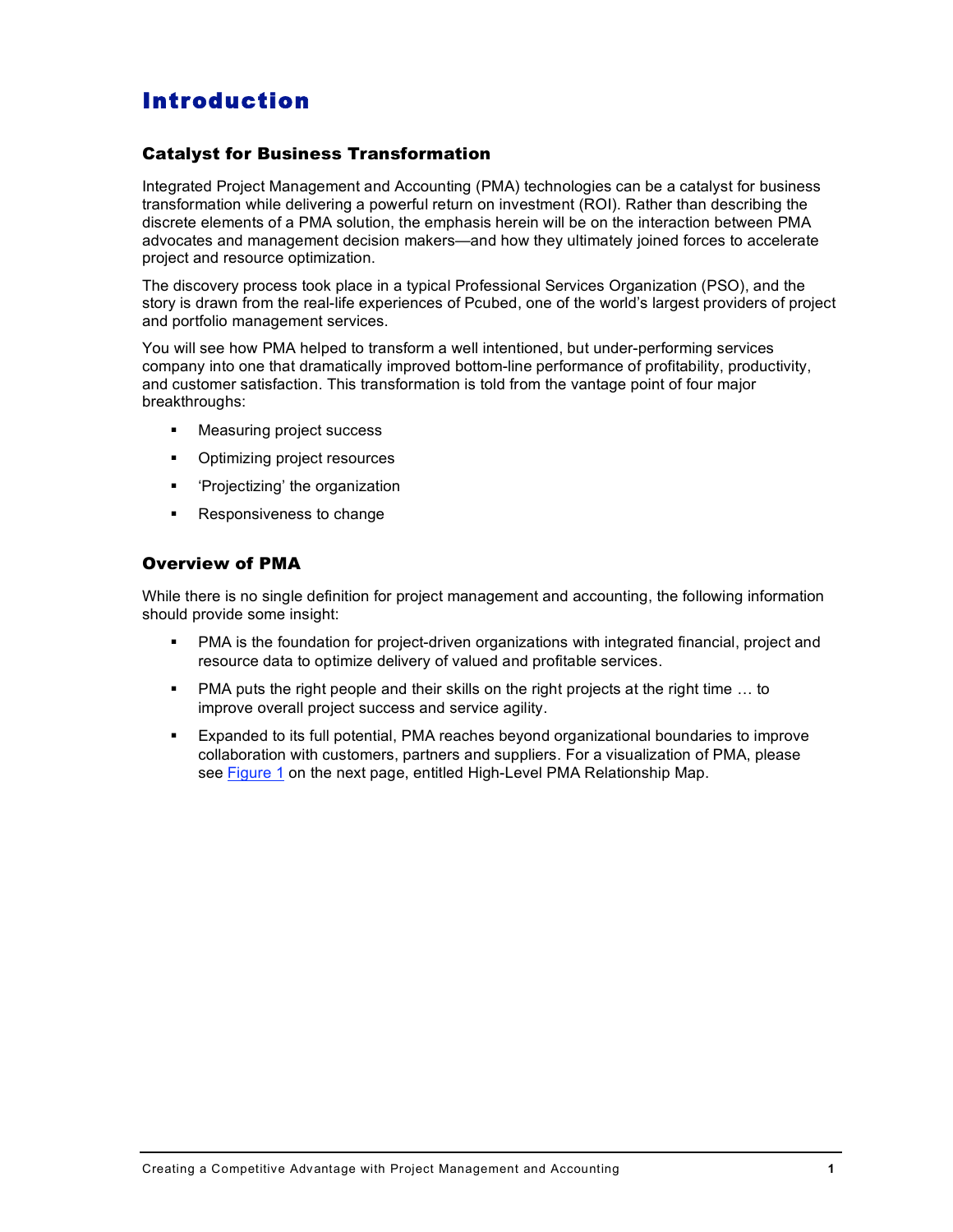



It is worth noting that annual revenues associated with PMA deployments are already closing in on the \$1 billion mark, and may surpass \$10 billion within the next five years. This type of accelerated growth is attributed to the strong ROI that PMA investments bring.

## Response to Unprecedented Change

**The backdrop is a typical services organization that rose to the challenges of a tough economy, and the transformation made possible through a well-conceived PMA solution. You are now invited to a front row seat as the storyline unfolds…**

Having gone through a period of rapid growth during the mid 1990s, this services-based company had its eye on becoming an industry leader in its field. From the outset, the CEO's vision was to hire the best available talent, and give them the personal freedom to make on-the-spot decisions that would not only satisfy, but truly engage the customer.

The employees were highly motivated, and put in long, hard hours to reap the rewards of market leadership. Everything seemed on track until a series of unprecedented changes rocked the economy. In rapid succession came the collapse of the dot-com boom, the 9/11 tragedy, and scandals surrounding some of the country's most prestigious firms.

With the subsequent economic down-turn, sales began to drop, but internal expenses remained high, because of a deep-seated bias against process and bureaucracy that went up to the CEO level. Caught off guard, the organization had little choice but to initiate several rounds of painful costcutting. Before long, internal budgets were slashed, partners and suppliers were forced to make major concessions, and a hiring freeze meant no replacements for staff attrition. Finally, the budget was balanced, but there was little or no margin for error.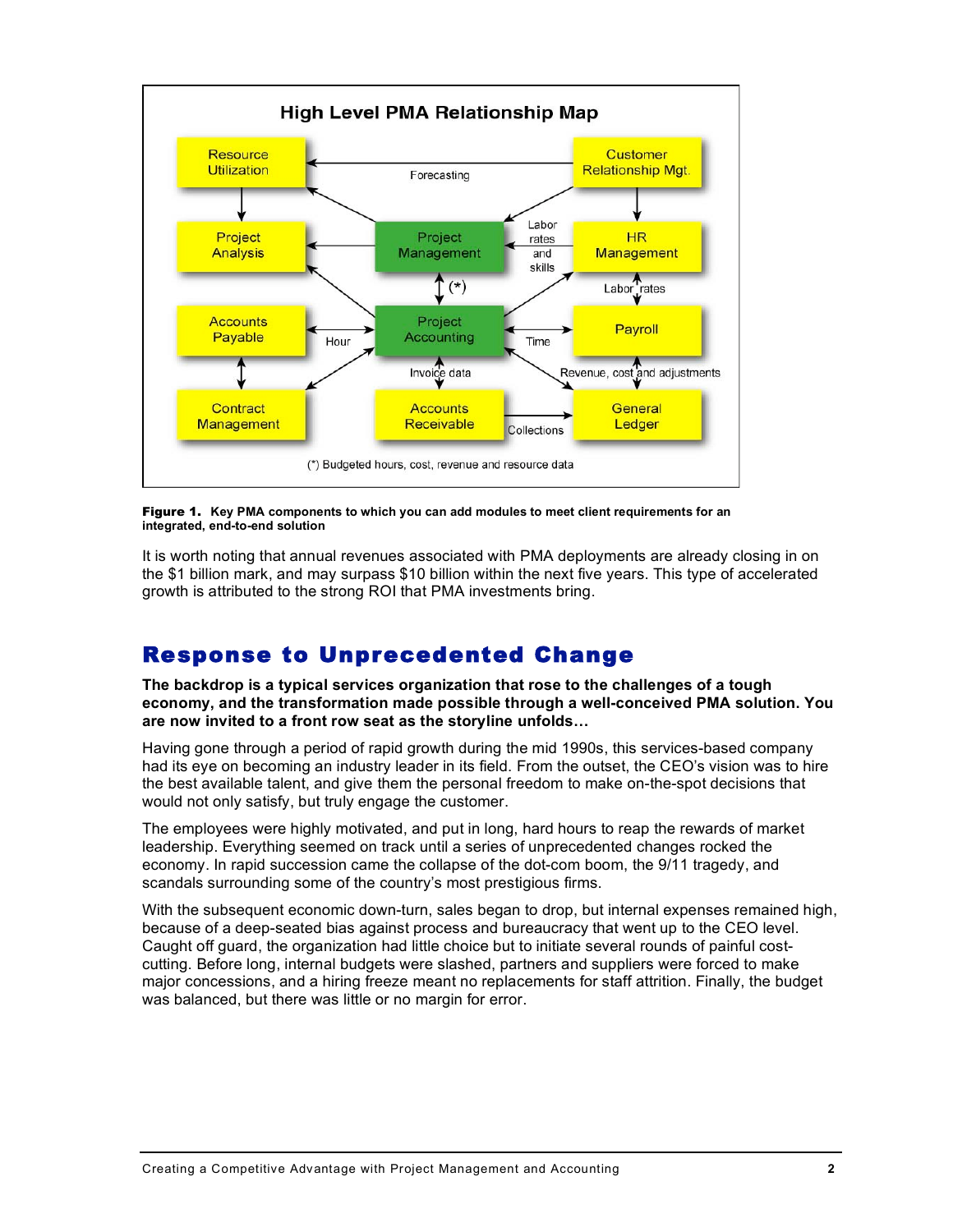## Regaining Forward Momentum

As the market began to stabilize, the company was holding its own, but profits remained thin, and the infrastructure was trimmed to the point of becoming anemic. Having weathered the worst of the storm, the CEO felt it was time to begin retaking the offensive. The challenge he proposed to the organization was: What can we do to make ourselves more efficient and profitable, while preserving our corporate culture, all the while staying at least one step ahead of the competition?

Not surprisingly, the response came in all shapes and sizes. Taking this input quite seriously, the CEO formed a cross-functional task force to sort through the feedback and summarize the results. He was presented with the following prioritized list:

- ß We love our freedom and creativity, but things seem to be out of control … we need *some* kind of structure to accomplish what we're capable of doing.
- **•** Our customers love us as individuals, but don't feel the same way toward our company or the services we deliver. We see customer loyalty slipping away.
- ß We've had some serious setbacks with key projects (no one is willing to call them failures), but we never seem to learn from our mistakes. It's frustrating, and requires a huge amount of our time to keep reinventing a broken wheel.
- We understand the need for management reports, but no one has any confidence in the project data. Does anyone really know what's going on?

This final item surprised the CEO, because staff and managers came to the same conclusion, but from different perspectives.

## Status Quo Is No Longer Acceptable

After a few restless nights, the CEO called his management team together and announced that it was time for a change: Eventually, the economy would recover, but the winners will be those that could hit the ground running.

"We cannot afford to wait for things to get better to regain our momentum and keep a competitive edge", declared the CEO.

He then outlined the criteria for moving the company forward, expecting everyone to give 100% to make it happen. He still didn't have the final answer, but whatever strategy was chosen would have the following mandates:

- **Whatever we invest in, it must have a strong ROI and a near-term payback. Given our** current financial situation, we cannot wait three years or more to recoup our investment.
- **IDED IN** Individual effort alone cannot take us into the future. There has to be something that truly leverages the collective talent of this organization … and *we need to measure that contribution*. We cannot fly blind when setting priorities on project funding; our best people should work on the best projects.
- While we strive to make our people more productive we cannot bury them under a mountain of process. The quality of services we deliver means nothing if it isn't backed by energy and motivation. This is not negotiable.
- Finally, no piecemeal solution. We are not going to invest in third-party solutions and products because they scored highest on a technical checklist. If we're going to buy something, it needs to be mainstream, easy to use, and that integrates as well as scales to our company needs… *at least until we're out of the woods.*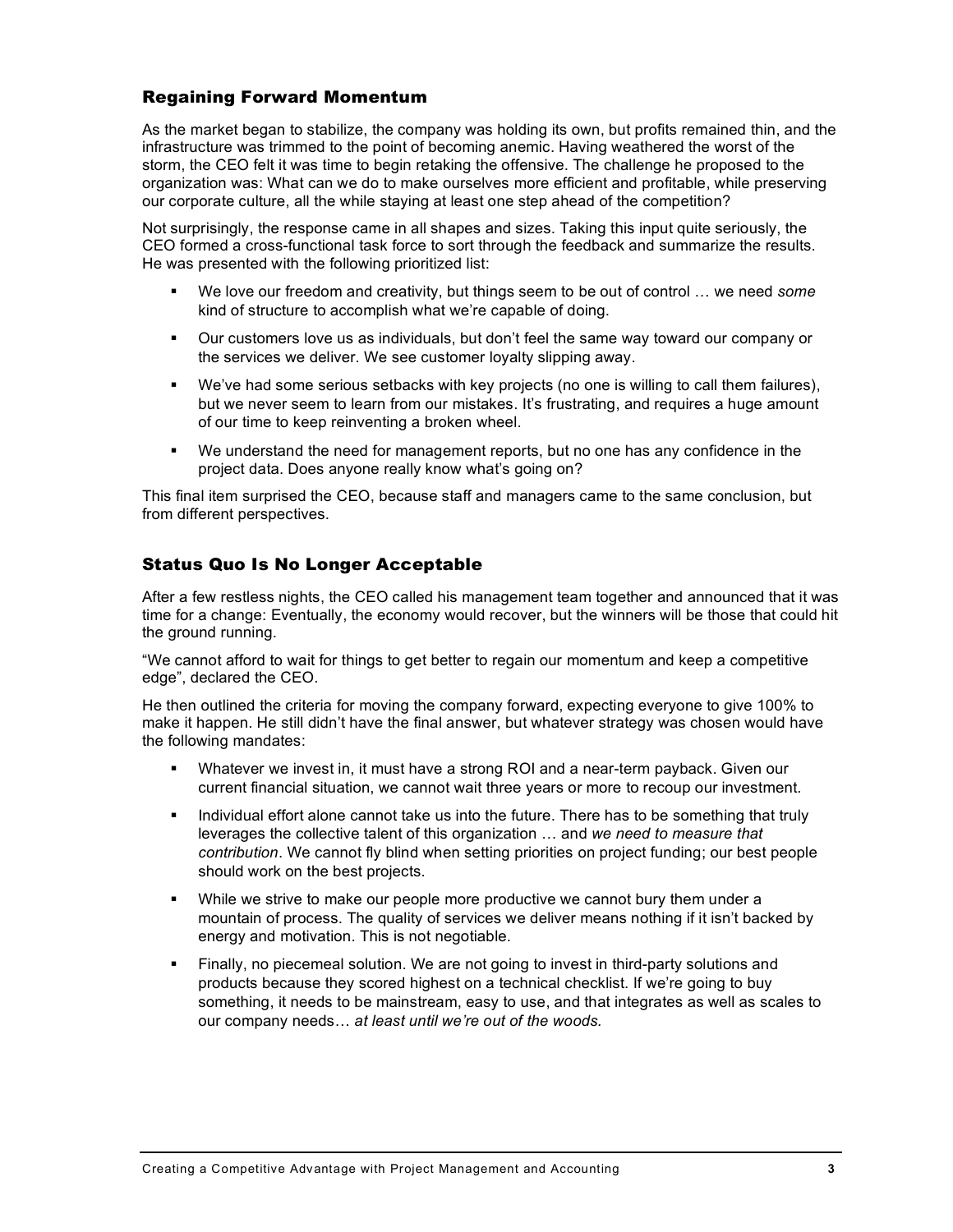### Pursuing Available Options

The CEO was the first to admit that their homegrown financial system had been stretched to its limit, and could not support future growth. Purchasing a new financial system would address a number of the CEO's mandates, but it perhaps would not have an impact on people, performance or service delivery—other than more accurate financial data tracking. It was part of the complete answer.

A customer relationship management (CRM) application would improve how people work together to deliver better, more profitable client services, but it still addressed only part of the bigger picture.

At this point, Susan entered the picture—a mid-level manager. Over several years, Susan had earned the reputation as the go-to person. She routinely managed the most critical service delivery teams. On occasion, she had also been tasked with overseeing strategic internal initiatives often sponsored by the IT department.

## Coming to Grips with Corporate Culture

Susan knew that her key to success as a services delivery manager was a natural instinct for perceiving when things were about to go bad. Many of her client engagements could have failed, if it weren't for the last-minute heroics of Susan and trusted team members. Less experienced team leaders often suffered under similar circumstances.

At that time, Susan was one of the few managers to use project management (PM) scheduling software. Her peers were more comfortable using Microsoft® Word documents or Excel spreadsheets to track people, cost and progress. Although she hadn't made it widely known, Susan had joined the Project Management Institute (PMI) and earned her Project Management Professional (PMP) certification without any fanfare.

Wanting to explore all possible options, the CEO asked Susan to make a brief presentation at an executive staff meeting on her experiences and lessons learned. She did so, but while explaining the benefits of an effective PM strategy, Susan could tell that the executives were losing interest. Managing projects makes a lot of sense at the operational level, but was not associated with running the business at the executive level. Sensing a likely defeat, Susan made one final observation. Although she did not know all the details, she had been researching PMA, and its potential for delivering a strong ROI through resource and project optimization.

After a deep breath, she posed the following question,

"What if our organization was able to standardize the delivery of its services using a proven, mainstream approach, and then tracked the effectiveness of resource usage, time and cost across all projects?" She then added, "And what if we could track not only billable and non-billable hours, but also project and resource alignment with business objectives … all based on integrated financial, project and resource data?"

Having given it her best shot, Susan turned to leave the room. The CEO stopped her mid-stride with a simple reply,

"Given the circumstances, we can't afford to overlook anything that improves the competitiveness and profitability of our company. I want to explore this option further."

**This would soon trigger a sequence of events that no one could have envisioned, including Susan.**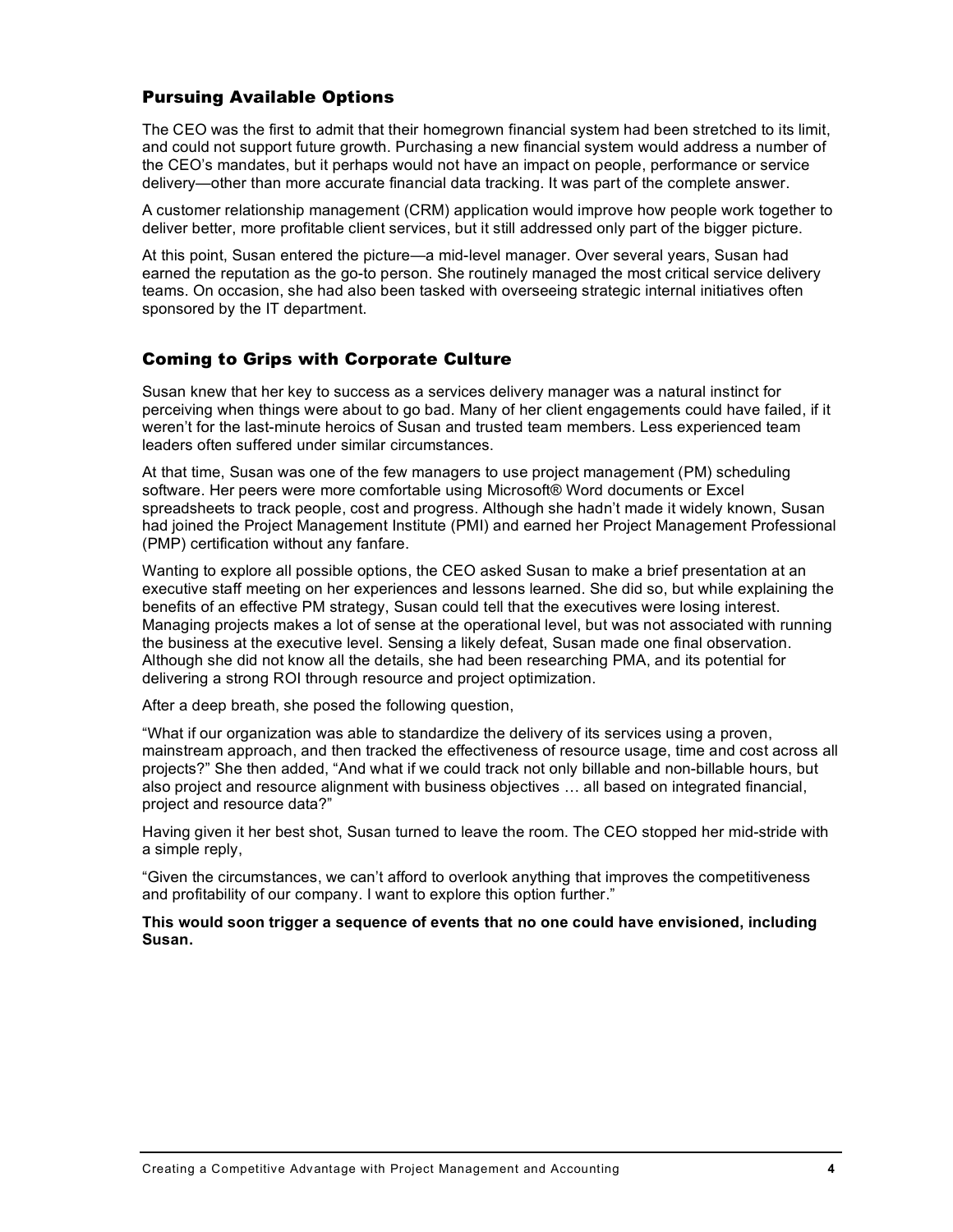## Breakthrough: Measuring Project Success

Things began to happen quickly. The CEO requested more information about PMA solutions, especially regarding the measurement of project resource and financial performance. He asked the CFO to look into project accounting software that could track resource usage, cost, revenue and even profitability across projects. Susan was tasked with familiarizing herself with project management tools, integration, and the adoption of core PM processes. All of the original CEO mandates were to be kept intact, and a follow-up meeting was scheduled.

### Building a Business Case for PMA Return on Investment

### *Note: Most PMA deployments fall into one of two categories: (1) company-wide solutions, or (2) supporting a services-based group or department*

While a business case was being built for project and resource optimization, the CFO's immediate concern was documenting the potential for PMA ROI. Without compelling evidence for near-term payback, the CEO would be hard pressed to justify the purchase of a PMA solution (or one from a third party) until revenue and profits improved. It didn't take long for the CFO to summarize his findings:

- **For PMA deployments, case studies have shown that annualized ROI often approaches or** exceeds 90%, which is impressive by any standard.
- **Even more encouraging was the potential for near-term payback, which for many PSA-like** deployments has occurred within six months. However, true business transformation can take two or three years—mainly to overcome internal cultural issues and to adopt standardized processes. With strong executive sponsorship, the CFO was convinced that accelerated payback was within reach.
- Case studies also showed that PMA deployment can increase resource usage by an average of 2% to 5% with consulting-type services, often approaching 10%. Some PMA adopters believe that they could have recouped their original investment with even a 1% improvement in resource efficiency.

## Deciding How to Measure Project Success

When the CEO was comfortable with the PMA business case, he wanted Susan's input about how the company would measure the success (or failure) of projects. In the past, most of the attention was given to on-time and on-budget performance, but that had little to do with delivering business value. In fact, the original intent of many projects was often lost when key deliverables were severely cut back to stay on time and on budget. Customers became unhappy with the final results, and a lot of non-billable effort went into restoring lost functionality.

Susan had experienced this cycle first-hand, so she was careful to point out that there were two distinct audiences that needed to be addressed when defining project success criteria. First, there are senior project managers (experienced program and project managers, project sponsors, senior project managers, etc.), who have a vested interest in the success of specific projects. Second are senior decision makers, who see projects either as big-ticket expense items to be managed or what can enhance business strategy and objectives.

After a number of false starts, a cross-functional team, headed by Susan, settled on seven primary measures of project success with the biggest consideration going to the needs of decision makers. The senior PMs were willing to accept these metrics, but with a different set of priorities. The final list and rankings appear below. The number one indicates highest priority.

*Note: Other organizations might come up with a different list and priorities; this table provides a framework for discussion.*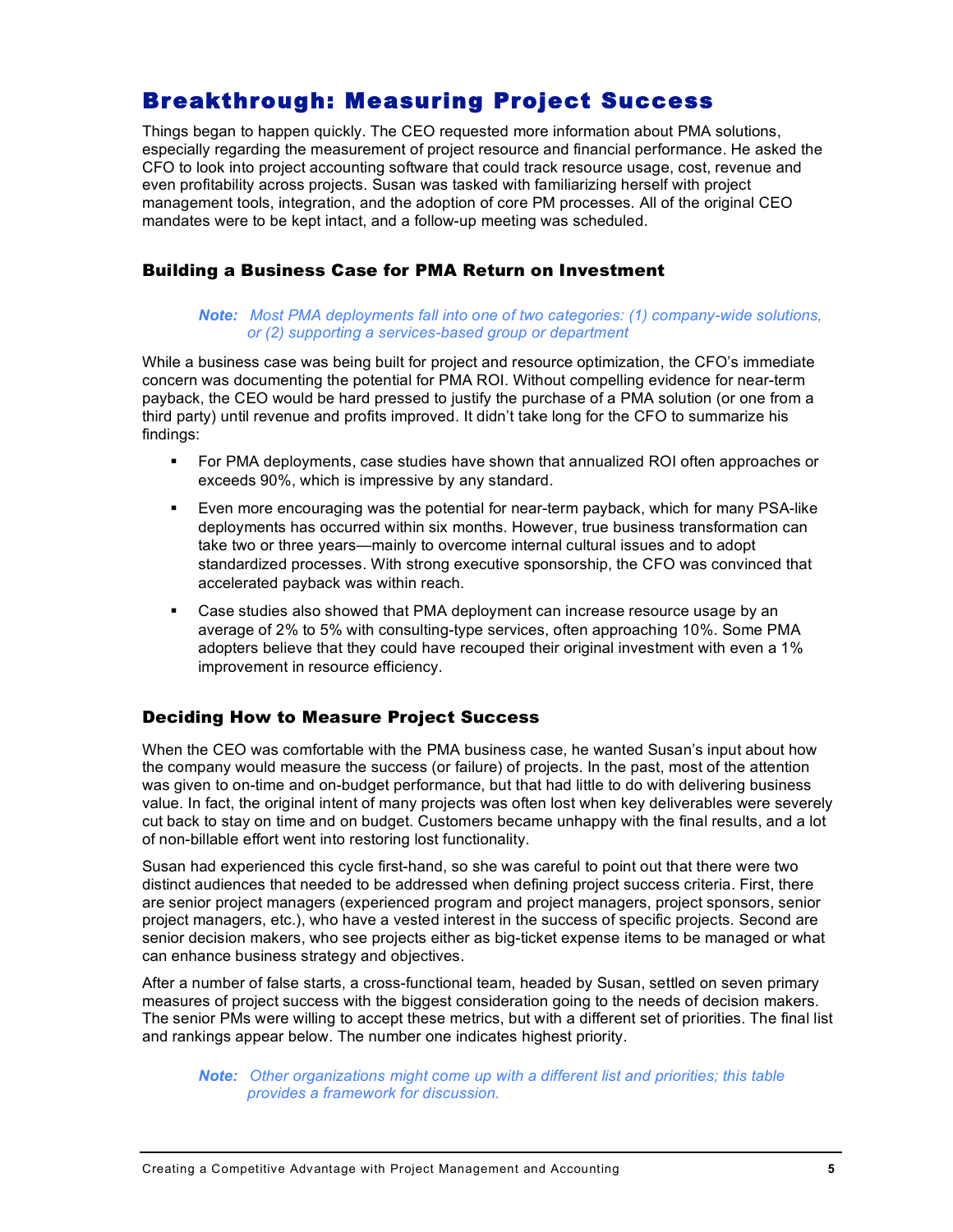| <b>Measure</b>                      | <b>Executive Ranking</b> | <b>Senior PM Ranking</b> |
|-------------------------------------|--------------------------|--------------------------|
| Alignment to business strategy      |                          |                          |
| Bottom-line economics (profit, ROI) |                          |                          |
| Time-to-market                      |                          | 3                        |
| Customer satisfaction               |                          |                          |
| Meeting delivery dates and budget   |                          |                          |
| Product and service quality         | 3                        |                          |
| Resource productivity               |                          |                          |

## Translating Theory into Operational Reality

As might be expected, a sizable amount of time and energy went into deciding how these project success metrics would be applied to day-to-day operations. Some of the reasoning behind these metrics is highlighted below:

- ß Susan and the CEO struggled with a practical way of aligning projects with business strategy. They finally decided on clear, one-word descriptions that would capture the essence of the top-four corporate objectives driving executive decision making. In order of priority, they were:
	- ß **Speed** Time-to-market
	- **Service Improved customer service and loyalty**
	- **Growth** Revenue and profit
	- ß **Cost** Cost reduction
- To accommodate business changes, they came up with criteria that could be adopted, and used to re-evaluate current and proposed projects (such as agility, innovation, leadership, and quality). For this to work, nearly everyone would need to be familiar with the latest business objectives and their intent. The CEO knew that this added insight would help everyone to understand the company's direction.
- **PMA would be expected to support the bottom line, including cost, revenue, profit, ROI and** pay-back. By integrating PMA with financial and HR databases, the foundation was being laid for in-depth analysis of project performance that had never been possible.
- While investigating PM best practices, Susan also learned that in large, 'projectized' organizations, time-to-market can be reduced by as much as 60%, while reducing development costs, and improving quality. From this point onward, management's attention would shift from arbitrary project deadlines to completion dates that were sensitive to internal, competitive and market pressures. Trade-offs, based on solid information, could then be made when resolving potential conflict between on-time, on-budget and withinscope performance.

Over the past decade, market research has shown that at least half of all projects are seriously challenged with budget and schedule overruns, poor feature retention, and failure to meet stakeholder expectations. On a more positive note, the likelihood of outright project failure has declined from an alarming 30% to approximately half that level. Nonetheless, tens of billions of dollars are lost each year due to poor project management, a message not lost on the CEO.

One of the CEO's biggest attractions to PMA was the accountability for project success that had proven highly elusive in the past. However, accountability can be a double-edged sword. As another challenge, the CEO decided to focus on rewarding positive behavior (through bonuses and personal recognition) … and to stress the need to *identify and correct project problems as early as possible*. In fact, the only people targeted for reprimand would be those who intentionally hid bad news or shifted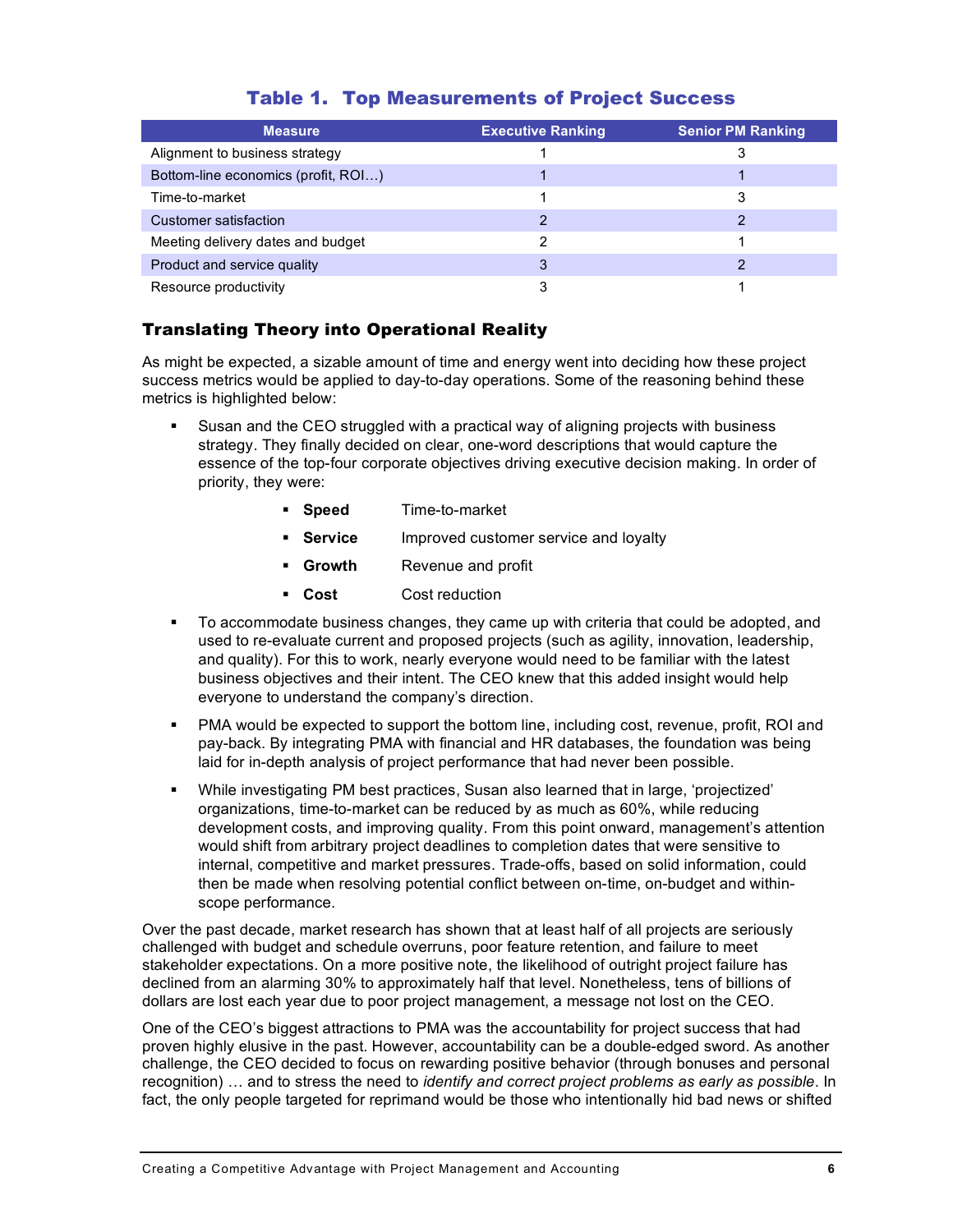blame. This bold gesture helped to rekindle project team motivation throughout the company, but it also sent a message to functional managers, who in the past were rewarded for their vertical silo mentality and hoarding of project resources.

|                                                                                                    | <b>Plan Wisely</b>                                                                                                                                                     | <b>Execute Effectively</b>                                                                                                                                                                    | <b>Measure Accurately</b>                                                                                                                                             |
|----------------------------------------------------------------------------------------------------|------------------------------------------------------------------------------------------------------------------------------------------------------------------------|-----------------------------------------------------------------------------------------------------------------------------------------------------------------------------------------------|-----------------------------------------------------------------------------------------------------------------------------------------------------------------------|
| <b>Decision Making</b>                                                                             |                                                                                                                                                                        |                                                                                                                                                                                               |                                                                                                                                                                       |
| Executives<br>٠<br><b>PMO</b> director<br>٠<br>Program and<br>٠<br>project sponsors                | Identify, prioritize<br>and select projects<br>based on business<br>alignment, accurate<br>financial forecasts<br>and skilled resource<br>availability                 | Optimize portfolio<br>٠<br>mix of projects and<br>resources<br>Better 'save/cancel'<br>×,<br>project and program<br>decisions<br>Responsiveness to<br>٠<br>business change                    | Analyze project ROI<br>and time-to-market<br>Track high-margin,<br>٠<br>high-value projects<br>Compliance with<br>×,<br>formal industry<br>standards                  |
| <b>Project Management</b>                                                                          |                                                                                                                                                                        |                                                                                                                                                                                               |                                                                                                                                                                       |
| • Program Mgrs<br>/PM <sub>s</sub><br>• Business unit<br>and resource<br>managers<br>Project teams | • Better time and cost<br>estimates at start-up<br>Resource availability<br>٠<br>and capacity<br>planning<br>Historical data for<br>business manager<br>proposals      | Improve resource/<br>Ξ<br>skills use and<br>out-sourcing<br><b>Collaboration with</b><br>Ξ<br>virtual, cross-<br>functional teams<br>Increase customer<br>Ξ<br>satisfaction and<br>retention  | • Minimize duplicate<br>time and expense<br>entry and errors<br>• Analyze billable and<br>non-billable work<br>• Planned vs. actual<br>cost and schedule<br>variances |
| <b>Project Accounting</b>                                                                          |                                                                                                                                                                        |                                                                                                                                                                                               |                                                                                                                                                                       |
| $\overline{\phantom{a}}$ CFO<br>• Controllers<br>• Accounts payable<br>and receivable              | Tie projects to profits,<br>٠<br>revenue and cash<br>flow<br>Better forecasting of<br>time, cost and<br>resources<br>• Productivity and cost-<br>reduction initiatives | Timely capture of all<br>٠<br>project-related costs<br>Control budget<br>٠<br>overruns<br>Ease burden of<br>п<br>disparate PM and<br>accounting systems<br>Better contract<br>п<br>management | • Synchronize project,<br>resource and financial<br>data<br>• Reduce billing and<br>payment delays<br>• Streamline invoices<br>and revenue<br>recognition             |

## Table 2. Managing and Measuring PMA Effectiveness

With financial, project and resource data integration, an effective PMA solution can improve performance across all levels of the organization. The previous table summarizes many of these capabilities from planning, execution and measurement perspectives.

Having tackled one of the tougher issues faced by project-driven organizations, the CEO turned his attention to a second breakthrough discovery: *Optimizing Project Resources*.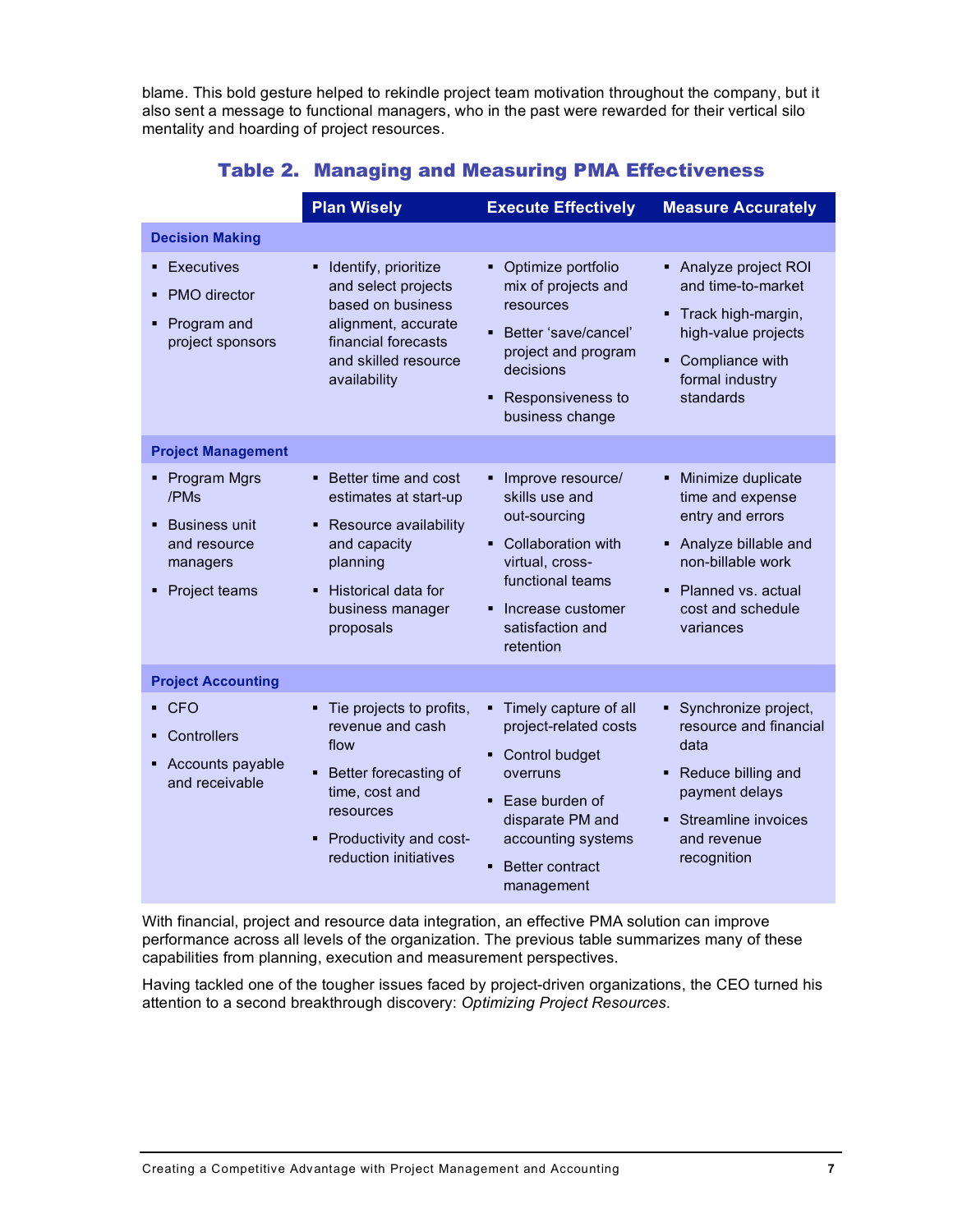## Breakthrough: Optimizing Project Resources

The CEO knew from past experience that getting the most out of project-driven resources, at the enterprise level, would be a challenge. On one hand, the CFO was attracted to the financial side of the PMA equation. Accurately tracking the time and expense of all people across all projects, including billable and non-billable hours was a powerful incentive. This would not only lead to greater resource efficiency, but also allow more accurate forecasting of cost, revenue, and even profit potential down to the project level.

On the other hand, this approach would require that all project team members regularly fill out time sheets, with no exceptions. That cut deeply into the cultural bias against anything that restricted individual freedom and creativity. After thinking it over, the CEO was certain that he could win the support of staff and managers, if they understood that time sheets were vital for managing the growth and profitability of the company: With better financial performance comes the prospect of larger bonuses and salary increases. In the long run, the employees only needed to know *why* the time sheets were necessary. After that was understood, overall resistance was minimal.

## Beyond Traditional Resource Management

Project management has been associated with delivering projects on time and within budget. Since people-related costs usually account for 75%, or more, of total project expenses, the benefit of tracking resource usage makes good business sense. Unfortunately, many organizations are not very good at estimating project time and cost. The result is a constantly moving target after the project starts, especially when there is no accurate record of time spent on specific tasks.

One of the benefits of PMA is the focus on skills-based resource management that can be tracked across multiple projects. This added dimension takes the emphasis off of pure headcount, and encourages a look at the bigger picture. You not only want to know what resources are supporting any given project, but also what kind of skills are being used across all projects. You can then identify what skills are still available for new or proposed projects.

## Allocation of Best-Skilled Resources

Susan knew the pain of not having the right people on projects at the right time. With success, you almost always find two key players:

- The project manager who keeps everything on track by anticipating problems
- The all-important subject matter expert (SME). This person can make or break a project and is almost always in high demand. Crafty managers tend to hoard these people as if they were worth their weight in gold.

Unfortunately, SMEs often find themselves seriously over-booked because everyone wants some of their time. Unchecked, this can lead to one of three outcomes:

- ß The SME doesn't stay in one place long enough to perform the expected magic
- **Strategic projects that lack the clout to snare a SME may spiral out of control**
- The SME eventually burns out, and accepts an offer from another company that will pay handsomely for that unique talent

A good PMA solution not only tracks needed people, but can also create what-if scenarios of the resource mix across multiple projects.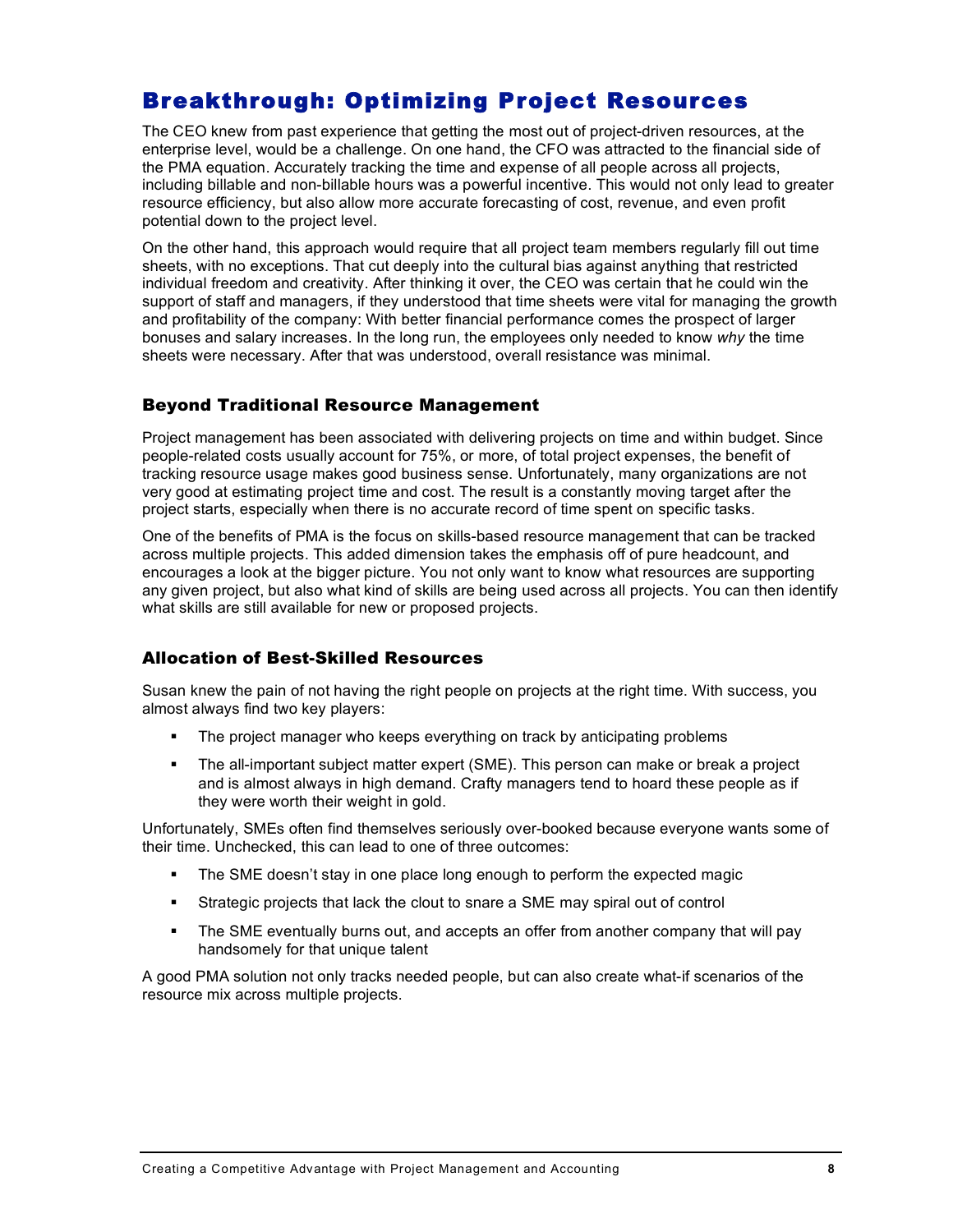## Project Collaboration Takes on New Meanings

Optimizing individuals can take an organization only so far, regardless of skill levels. Effective collaboration tools can improve knowledge sharing in and across projects. What was once limited to email and chat rooms, collaboration tools have now moved into the mainstream of corporate Webbased strategies. When building her business case for resource optimization, Susan noted the following advantages of a PMA solution:

- ß **Project Team Assignments and Task Reporting.** Not every team member needs (or should have) access to the total project work plan. Today, with Web-based technologies, team members see only the work they need to accomplish, and report on progress to the project manager. This not only limits information overload, but can also reduce the overall cost of PM software, IT support, user training, and redundant data entry.
- ß **Automatic Email Alerts and Notifications.** If you can agree to acceptable performance levels across multiple projects, you can use a good PMA solution to program an automatic email notification to any stakeholder. For example, Susan placed a 15% threshold on cost and budget performance on all projects. Whenever that limit is exceeded, the PMA system sends an early-warning email to the project manager and sponsor so that necessary action can be taken.
- ß **Web-Based Repositories for Project Documents.** In the past, Susan often had 100 or more project documents in her computer's hard drive. This was useful to her, but essentially useless to anyone else. By using PMA, Web sites can be created for individual projects that encompass all documents worth sharing: charters, project plans, status reports, issues, risks, reference documents, etc. Any authorized person, including clients, sponsors, executives or partners can access these documents through a standard Internet connection using keyword searches.

## Customer Satisfaction and Expectations

There are many other examples of how Web-based and document management technologies can revolutionize project collaboration, but the previous narrative should be of help when exploring the possibilities. A final point worth noting is use of standardized customer satisfaction surveys. The trick is to keep them straightforward (no more than five to ten questions), and you can update surveys at pre-determined points in the project life cycle. Keeping tabs on customer expectations can eliminate a lot of tension and re-work as the project moves toward completion. All survey results should be documented and included in lessons-learned prior to project completion.

After establishing the boundaries for ROI and resource optimization, the focus for Susan shifted to the strategic role that project management (and PMA) would have in the company.

## Breakthrough: Projectizing the Organization

Project management support is often strongest at the grassroots level, yet the full potential of PMA generally cannot be realized at that level. For this reason, Susan became the evangelist, and her message to peers and executives was the need to elevate project management to that of a core competency across the organization.

Even the CEO, who very much believed in PMA, struggled with the concept of projectizing the whole company. This had more to do with corporate culture and resistance to change than learning the essence of project management. To make the commitment, the CEO required something tangible … a component so compelling that it could not be ignored. For Susan, this was about to become a defining moment in her career.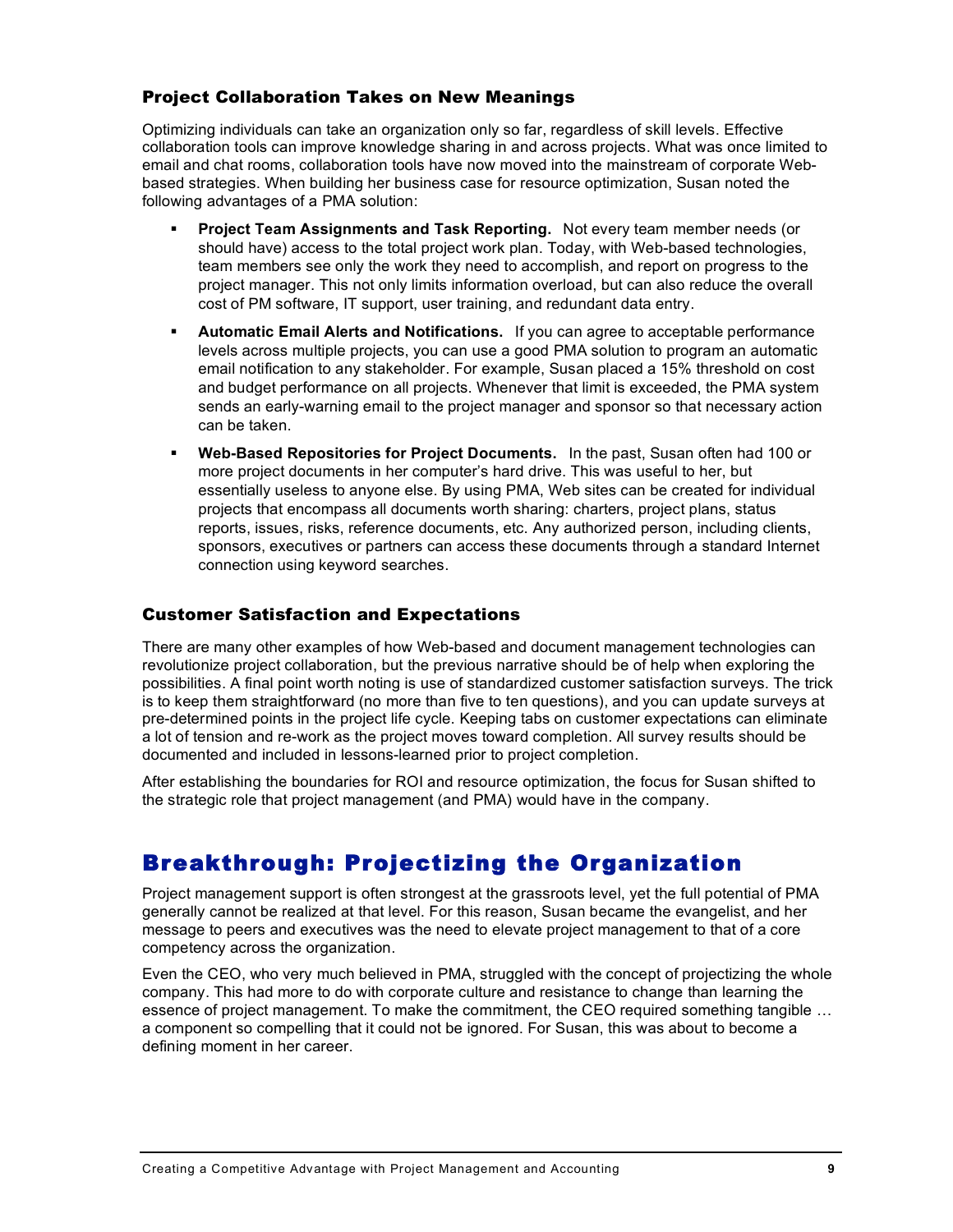### PM Maturity

Susan recalled reading about PM maturity and the key role it plays in an organization's overall capability. She found a qualified PM solutions provider that agreed to conduct a PM maturity assessment. What convinced the CEO was the use of established standards that would give him the credibility he was seeking:

ß **Adherence to a De Facto CMM Model.** The capability maturity model (CMM) has been around since the early 1990's; recently it was adapted to the field of project management. The five levels of PM maturity (from lowest to highest) are:

Ad hoc/Initial Planned/Repeatable Defined/Organized Integrated/Managed Optimized/Sustained

- ß **Alignment with PMI's Nine Knowledge Areas.** PMI's Project Management Body of Knowledge Guide is a globally recognized standard for PM professionals and has been approved by the American National Standards Institute (ANSI). The nine knowledge areas are a framework for understanding the depth and breadth of project management. They are:
	- Integration Scope Time Cost **Quality** Human Resources **Communication** Risk Procurement
- ß **PMI's Project Management Life Cycle.** The project management life cycle has five primary phases: Initiate

Plan Execute **Control** Close

## Conducting a PM Maturity Assessment

A series of interviews were planned to survey four levels of the organization: senior management, program/sponsors, project managers, and project team members. Based on the standards previously mentioned, all results were summarized and presented in a graphical format. The consulting firm then presented these findings to the CEO and his direct-reports, while Susan facilitated the meeting. The outcome of that assessment played a key role in creating support for PMA: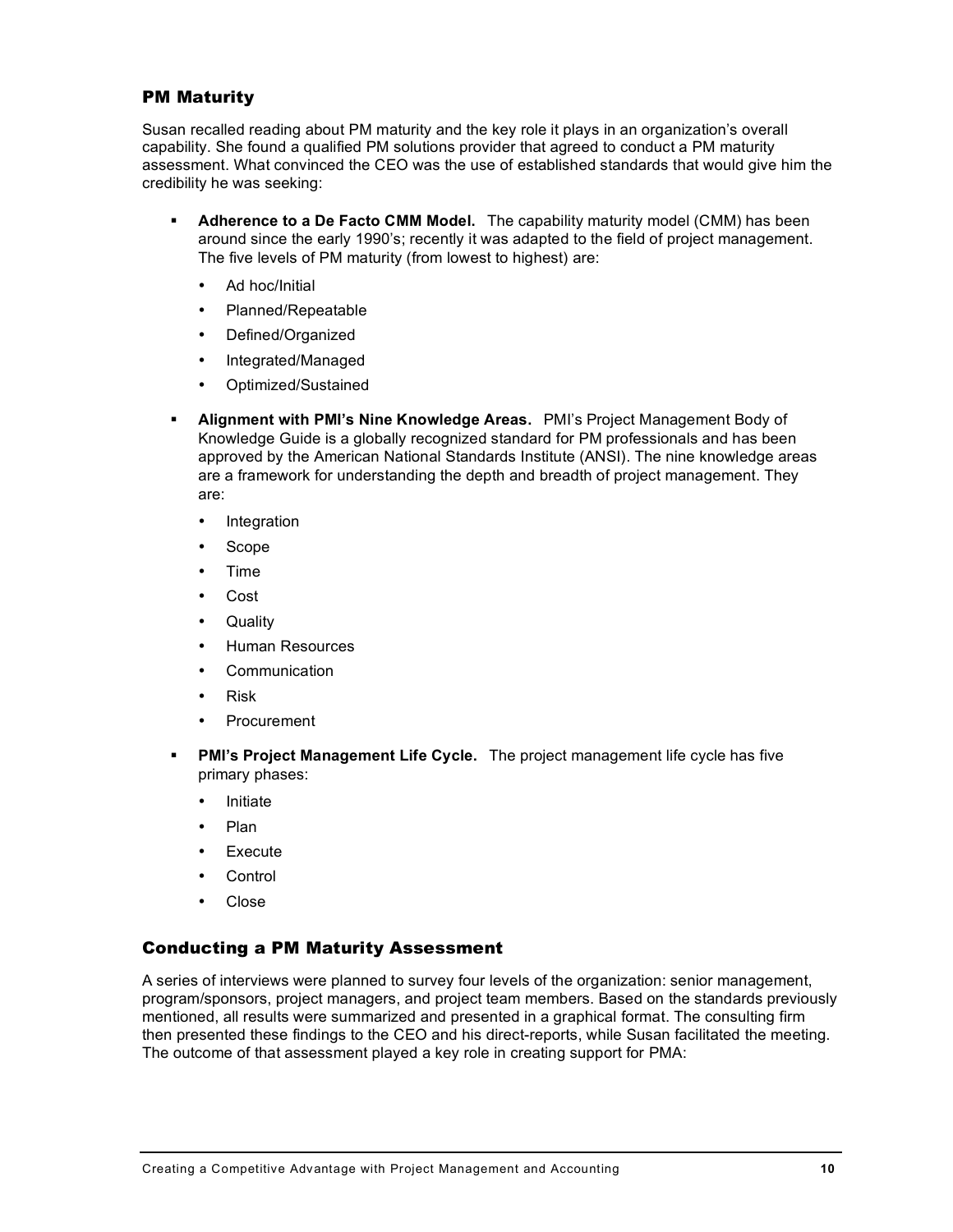ß **The Organization Is Firmly Entrenched at CMM Level 1.** CMM Level 1 is the lowest level of PM maturity, which was initially distressing to hear. The wake-up call came when they realized that the vast majority of all organizations (estimated at 75% or higher) are at Level 1.

*Note: Some organizations believe they have already achieved Level 2 or 3 … and are making flawed business decisions based on that assumption.*

ß On a positive note, the CEO and his team gained valuable insights into the impact that higher PM maturity levels can have on the enterprise. As a final deliverable, the consultant suggested specific actions that would help the organization move from Level 1 to Level 2.



Figure 2. Distribution of survey results, at different levels, based on a CMM model and PMI nine knowledge areas.

- **Perception vs. Reality.** Another surprise was the perception gaps between different levels of management. Senior managers tended to be over-optimistic (or too pessimistic) about specific PM skills, but at the project-team level there was little room for unwarranted optimism. The biggest lesson learned was that executives were making key business decisions based on less-than-accurate perceptions about project performance. Closing that gap in critical areas such as people, communication, and risk management became a high priority for the CEO.
- ß **An Unbreakable Rule.** Improving PM maturity comes with its own golden rule: No matter how much money, time and training is invested, you cannot leap-frog CMM levels. A Level 1 organization cannot immediately pursue Level 3 without its culture, people and processes adapting to Level 2.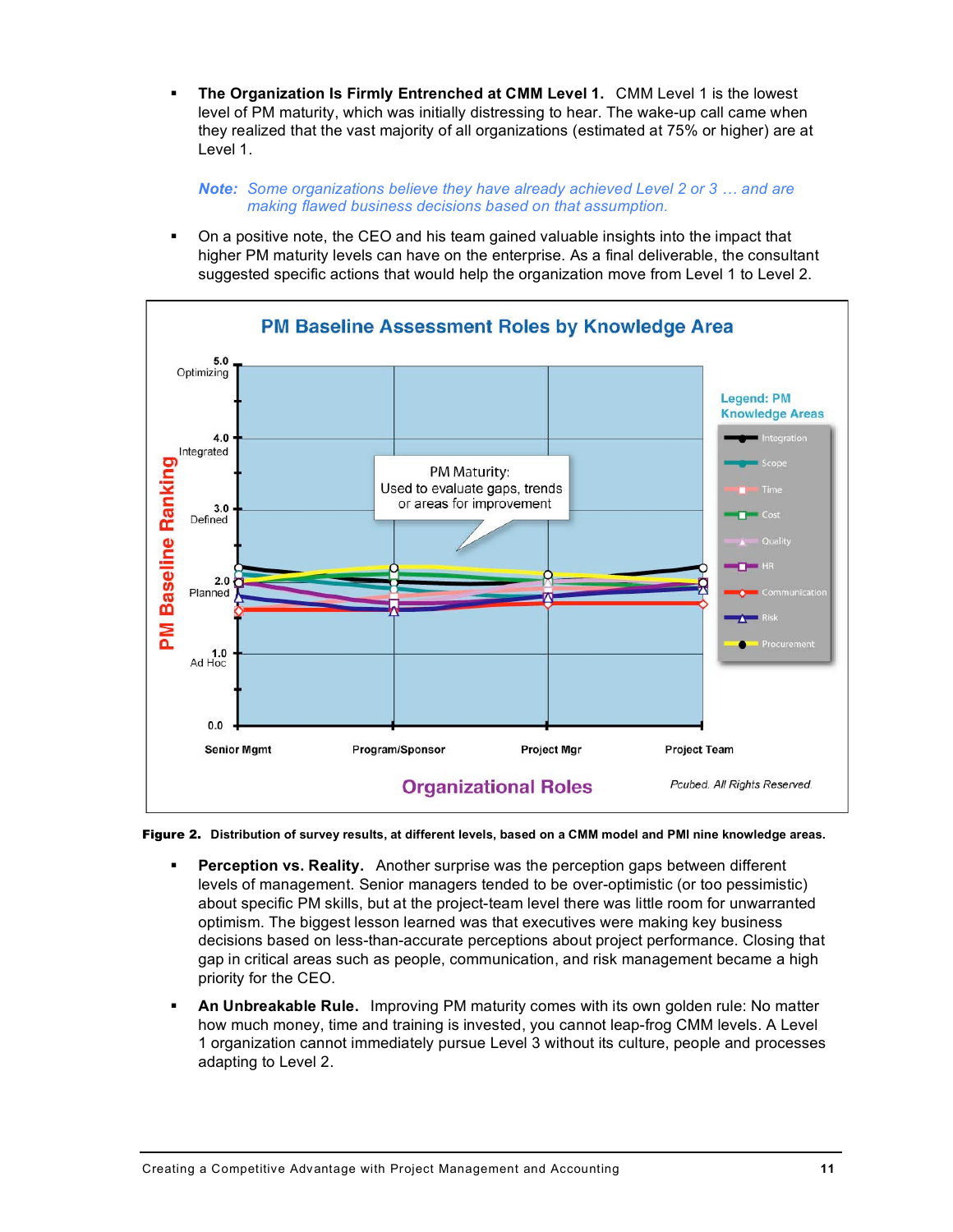## A Holistic Approach to PM Process

The hallmark of PM Level 2 maturity is planned and repeatable project performance. Individual heroics and working harder only take you so far. This clearer vision convinced the CEO that there was a need for more uniform processes, but he was adamant about one condition,

"I will mandate processes for the good of our company and clients, but *only* if it helps to empower our people, and not to stifle them."

After a number of brainstorming sessions, Susan came up with a bold plan that broke away from conventional wisdom about PM processes. At first, the advocates felt her plan did not go far enough, while the process-adverse felt that it went too far. Drawing courage from the CEO's support, Susan unveiled a big-picture plan for continuous process improvement. The key components of her plan were:

ß **The 80/20 Rule of PM Process Adoption.** Because PM scheduling tools and processes were not consistently used in the past, a handful of core PM processes would have the greatest near-term impact without overloading the project teams. As bandwidth and maturity improved, more detailed process could be introduced. The core processes were identified as:

Standard project status reports targeted specifically at the executive and project level

Issues tracking with a formal escalation process for serious, unresolved problems

Risk tracking with contingency-plan review for high probability/severity project risks

Change control that would target project schedule and budget baselines

- *Note: The fourth process had significant implications. First, project managers would have to be trained to create thorough budget and schedule baselines early in the PM life cycle. This would become the basis for tracking variances and early-warning alerts. If this process failed, there was a direct impact on PMA benefits, documenting ROI or payback.*
- ß **Management of the PM Life Cycle.** This strategy took a little more imagination, because it was aimed at the collective role of project managers, sponsors and senior management. Rather than micro-managing processes at the project and task level, the emphasis would shift to planned reviews and approvals at the end of each PM phase. Core processes would be a part of this holistic model. Project sponsors would then be held accountable for approving each milestone before project managers could move to the next phase.

*Note: Projects can have an iterative process with some overlapping phases.*

- **Rather than forcing project teams to adhere to step-by-step process manuals, the emphasis** would shift to a big-picture life cycle model (see Figure 3). While this appeared simplified, there are many business implications involved:
- This process model can be a standard template for all project schedules. Each stage's approval becomes a major project milestone that can be tracked and analyzed at any level of the organization (such as how many projects are more than 20% behind schedule, or how many projects were proactively cancelled early vs. late)
- **While all projects use the same PM life cycle for consistency and measurement,** deliverables often require and deserve a unique product life cycle. Common examples include a different life cycle for systems development (Six sigma or other formal quality initiatives, etc.) Even these life cycles can be standardized and then used in the execution phase of the over-arching PM life cycle.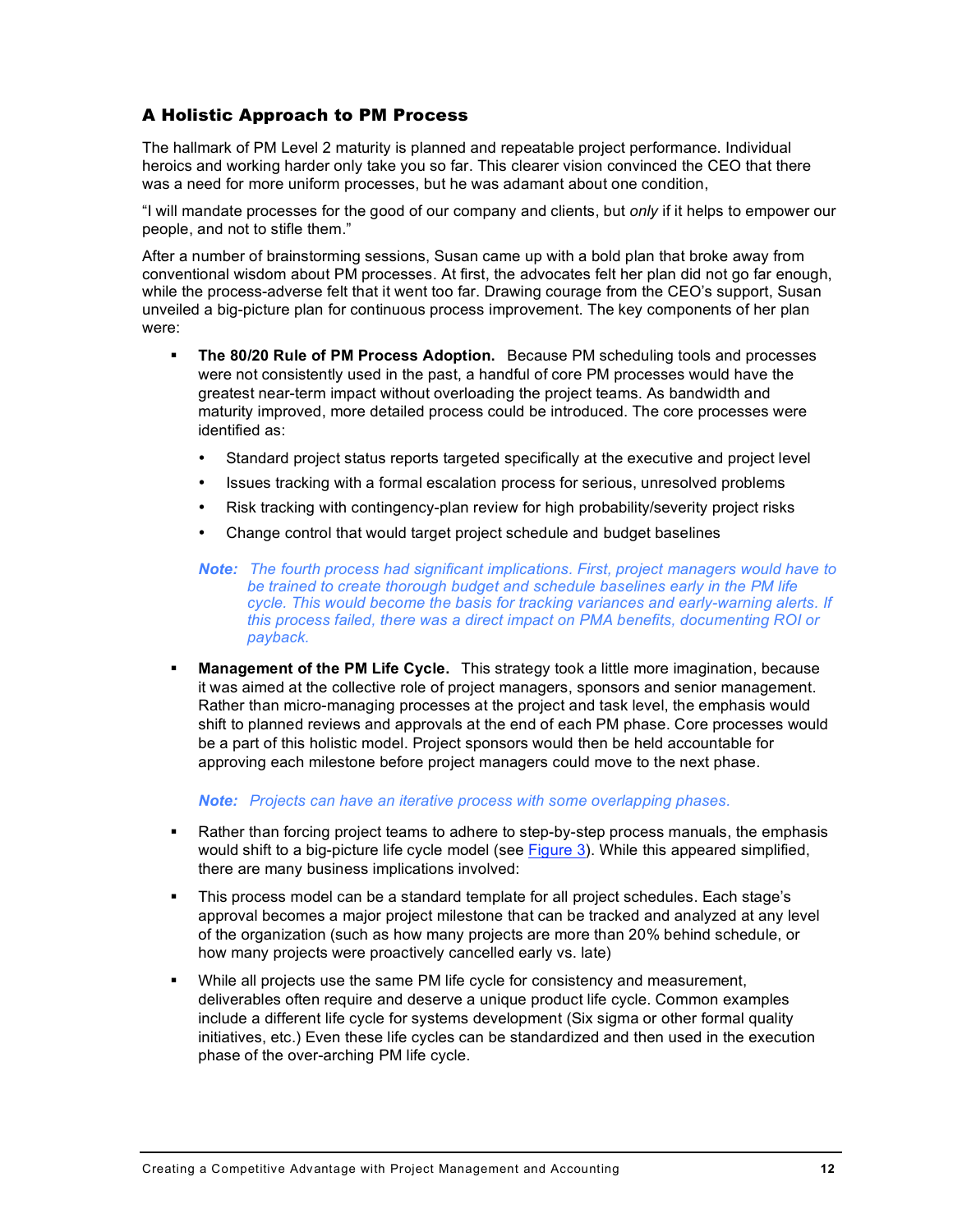In Susan's case, this strategy silenced the critics who claimed that no single life cycle could ever be implemented across all projects. The CEO immediately saw the simple elegance of this plan, and created a cross-functional group to recommend a list of standard product life-cycle models to be evaluated against models in the public domain.



#### Figure 3. A cycle model aligned with PM best-practices with the flexibility to support virtually any type of services**intensive project**

The driving force behind these life-cycle strategies was not to impose process controls (although this was clearly important), but to create consistent performance metrics that senior management could rely on to make sound business decisions. The CEO held himself accountable for getting this message to everyone, including external partners, suppliers and key customers.

## A Projectized Organizational Model

After the key components fell into place, the last major point was to decide what kind of organizational structure would help to sustain this model and ROI expectations. As discussed earlier, one of the principle goals of PMA is resource optimization across projects. What the CEO and Susan were contemplating was the future model by which to deliver performance results without adding a new layer of unwanted bureaucracy.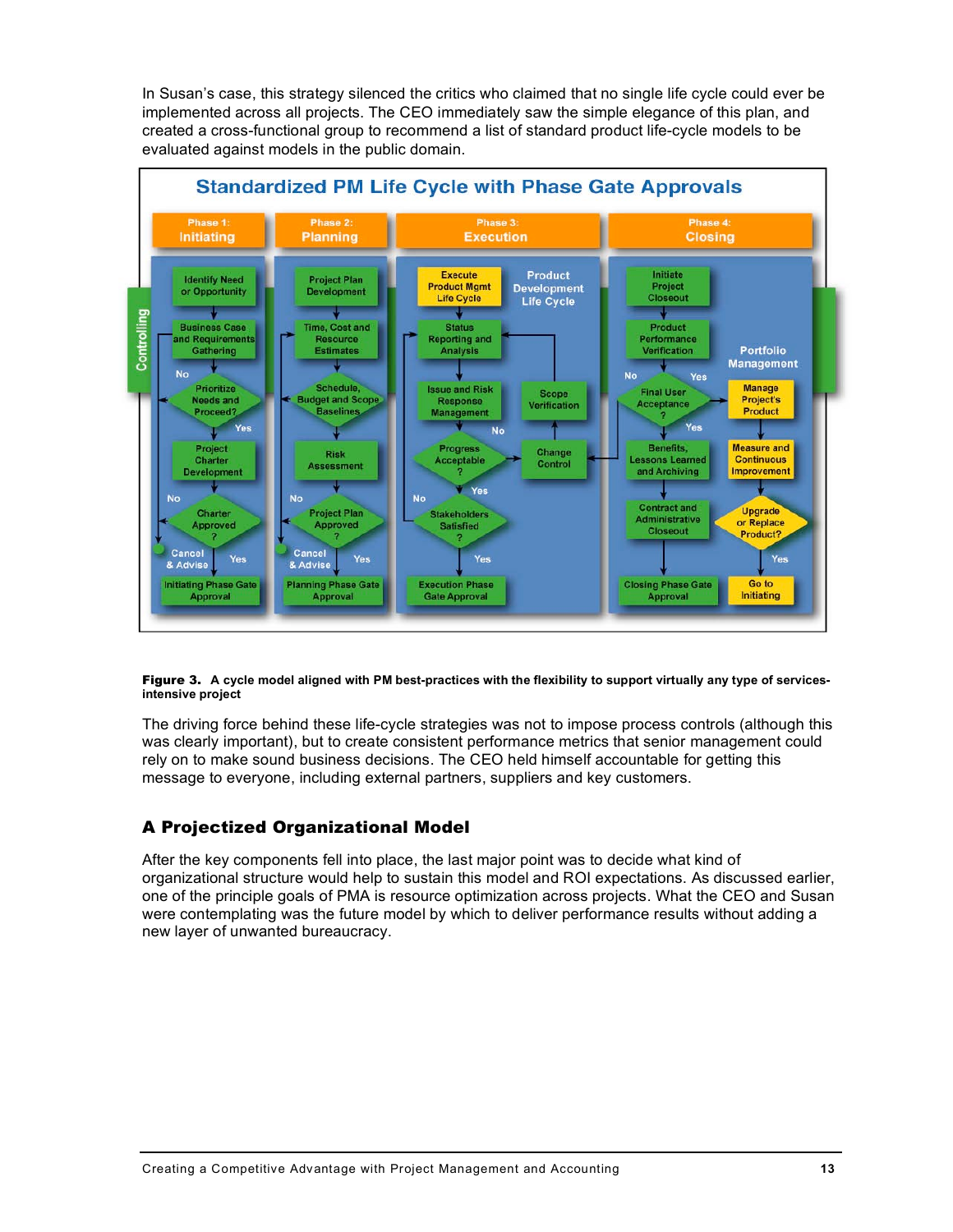

Figure 4. **A project mindset integrated into the corporate culture, including strong executive sponsorship**

After reviewing and discarding a number of options, they settled on a design aimed at the needs of executives rather than the day-to-day management of projects. Once again, the business implications were fairly profound. At the heart of the model was a program management office (PMO). Some of the guidelines used to determine PMO roles and responsibilities are briefly outlined in the following paragraphs:

**The Program Management Office** The primary mandate of the PMO team (no more than four to six people) would be to facilitate and help executives make timely, accurate decisions, while ensuring the consistency of overall project delivery. This included doing much of the research needed by executives to be able to identify, prioritize and select projects based on alignment with corporate business objectives. The PMO's role is primarily proactive with the goal of staying one step ahead of project trends, problems, and opportunities that influence executive decision-making. PMO responsibilities include:

- ß Project standards, including performance thresholds linked to project schedules, budgets, scope control, and resource allocation. After these thresholds are established and approved, attention shifts to early-warning signs triggered by acceptable performance.
- **Fimeliness, accuracy and integrity of executive-level reports that summarize project** performance metrics. Should a trend pose a threat to objectives, the PMO would prepare a short list of available options so that executives could quickly zero in on a preferred course of action.
- **Resource optimization across the organization. This includes resource bottlenecks, a** shortage of critical skill sets, and the over-allocation of SMEs. PMA tools can create what-if scenarios when reallocating resources based on business priorities. They can also evaluate training needs to meet forecasted project demands.
- ß Management of issue escalation. On a regular basis, such issues would be prioritized and presented to executives for timely response. More important, the PMO would suggest options with enough detail so that executives could focus on a definitive response, rather than an open-ended discussion of what should be considered.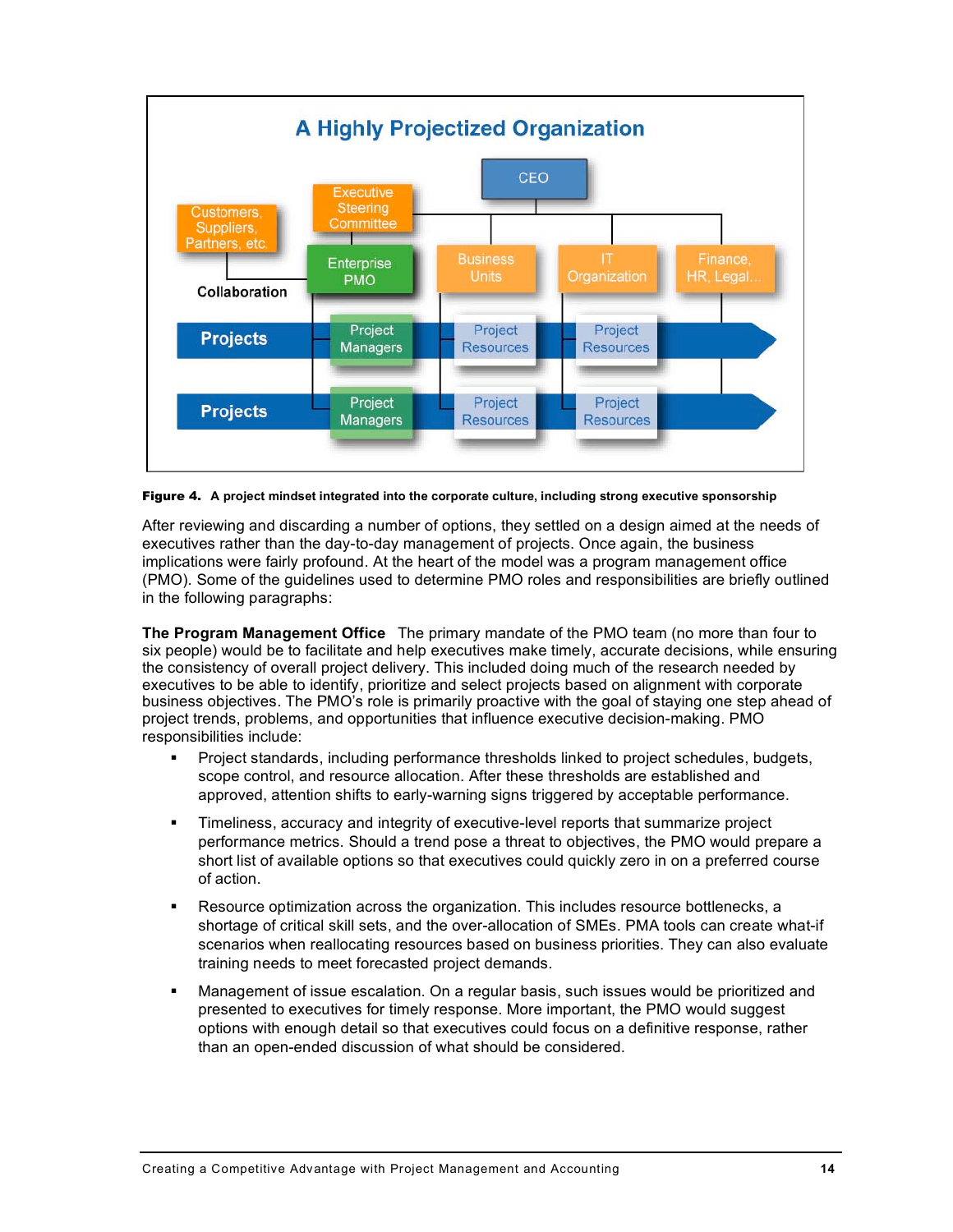**Serious project risks (based on probability and severity) addressed at the executive level,** including the review and timely approval of proposed contingency plans. Options should be clear, then executives can focus on implications, should the threat actually occur.

### **A Proven Training Ground**

- ß More progressive organizations have already been looking at PMOs as grooming for future management. Understanding the inner workings of projects and service delivery can add a dimension of professionalism often lost when bright young people are promoted solely on tactical performance and personal initiative. A savvy CEO might mandate a 6- to 12-month tour of duty on the PMO as a condition for reaching the most senior management positions. This could have a profound impact on projectizing the corporate culture over time.
- Create a new Chief Program Officer (CPO) position. Such a move would elevate the visibility of a PMO, especially at the executive level. The CPO would chair the executive steering committee, and guarantee a strong chain of command from the PMO down to programs and individual projects. This structure can be a corner stone for improved project portfolio management.

After Susan worked through much of the planning details for resource and project optimization, the final breakthrough was ready to be addressed. This involved critical executive sponsorship to achieve the desired ROI and business benefits of a PMA solution.

## Breakthrough: Responsiveness to Change

In today's high-tech, global economy, dramatic fluctuations have become a way of life, and the winners are usually those who adapt quickly to sudden and dramatic change. In this white paper the CEO represents much more than an executive sponsor for PMA (although that role is crucial). He also possessed the willpower and authority to aggressively pursue change. Susan had many of the right answers from the very start, but it was the CEO who broke away from the status quo to overcome resistance to change within the organization. Any senior manager at the director, vicepresidential or higher level could have served as the change agent, but clearly the CEO held the trump card when it came to immediate, decisive action.

For the CEO, Susan and the company, PMA output was geared to support responsiveness to change at three different levels: project-related, internal business and external market.

## Project-Related Change

### **Proactive Metrics**

One of Susan's personal goals was to leverage PMA metrics to proactively head off project problems. As stated earlier, an acceptable performance threshold for schedule and budget variances were set at 15% (most thresholds range from 10% to 20%). PMA helps by improving the estimation process when staffing, scheduling and pricing new projects. In the past, these estimates were little more than best guesses, and as a result, the variances were too unreliable for decisionmaking. As the old saying goes, "Garbage in, garbage out."

### **Change Control**

With more reliable time, cost and resource baselines, a formal change control process could be initiated for trends across all projects. This disciplined approach minimized time and cost overruns that in the past had frequently exceeded 50% to over 100%, due to a lack of meaningful controls. The same philosophy was used to manage changes in key project deliverables. As a more public gesture, all project managers agreed to promote the goal of 'No Big Surprises', which aimed at collaboration with senior management, project sponsors, customers, and partners.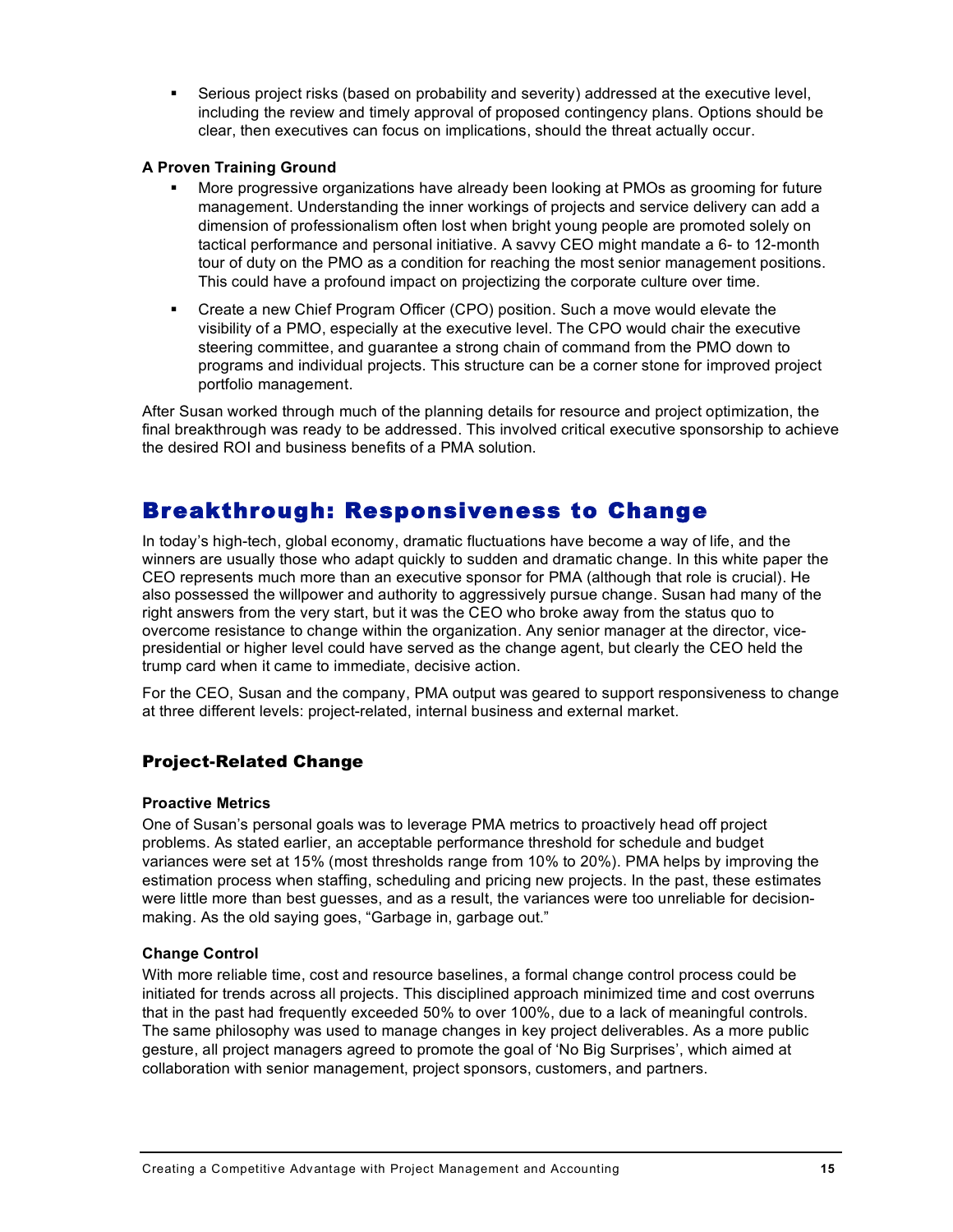## Internal Business Change

### **Managing Waste and Project Viability**

Market research indicates that waste associated with poorly managed project portfolios is somewhere in the range of 20% to 40% (as a conservative estimate). While much of the waste is linked to poor time, cost and resource management, another contributing factor is the failure to cancel existing projects that are no longer relevant to business objectives. Because of this longterm drain, virtually overnight, companies may need to shift from a market expansion strategy to a cost reduction or even survival mode. While the approval of new projects may be postponed or dropped, many active projects keep rolling toward completion, because no one is prepared or willing to make a save/cancel decision. For the CEO, those kind of decisions demanded accurate, up-to-date data… mainly to assess shut-down impact and the re-allocation of any unused budget and resources.

### **Prioritizing Allocation**

As the PMA strategy took shape, the CEO came up with another creative twist. Until now, no one knew what percentage of project funds were being used for the following categories:

- Market expansion
- Market defense
- Non-discretionary internal support
- Discretionary internal improvement

From this point onward, the CEO tasked the executive steering committee with deciding what percent of project funding and resources should be allocated to each category. In effect, they began to manage the portfolio mix based on current business needs, rather than focusing on individual projects. This significantly changed the way new projects were initially selected and prioritized.

## External Market Change

When the CEO felt more comfortable about managing change at the project and portfolio level, he also wanted the organization to be more responsive to sudden market changes that were often beyond anyone's control. In the past, projects were often planned and funded according to static, annual business plans, but today's marketplace was proving too volatile for that kind of long-range thinking.

### **Review Cycles**

The executive steering committee decided that they would conduct a quarterly review of the overall project portfolio (managing it in the same way they would a stock investment portfolio). They would also perform a monthly review of the top-15 strategic projects to determine whether issues, risks and performance thresholds needed special attention. Meanwhile, they would continue to receive routine project status reports as part of their regular agenda.

Any recommended change in project status would be assigned to one of seven categories:

- **Maintain**
- Postpone
- Down-Scale
- **B** Accelerate
- **B** Recover
- **Consolidate**
- ß Cancel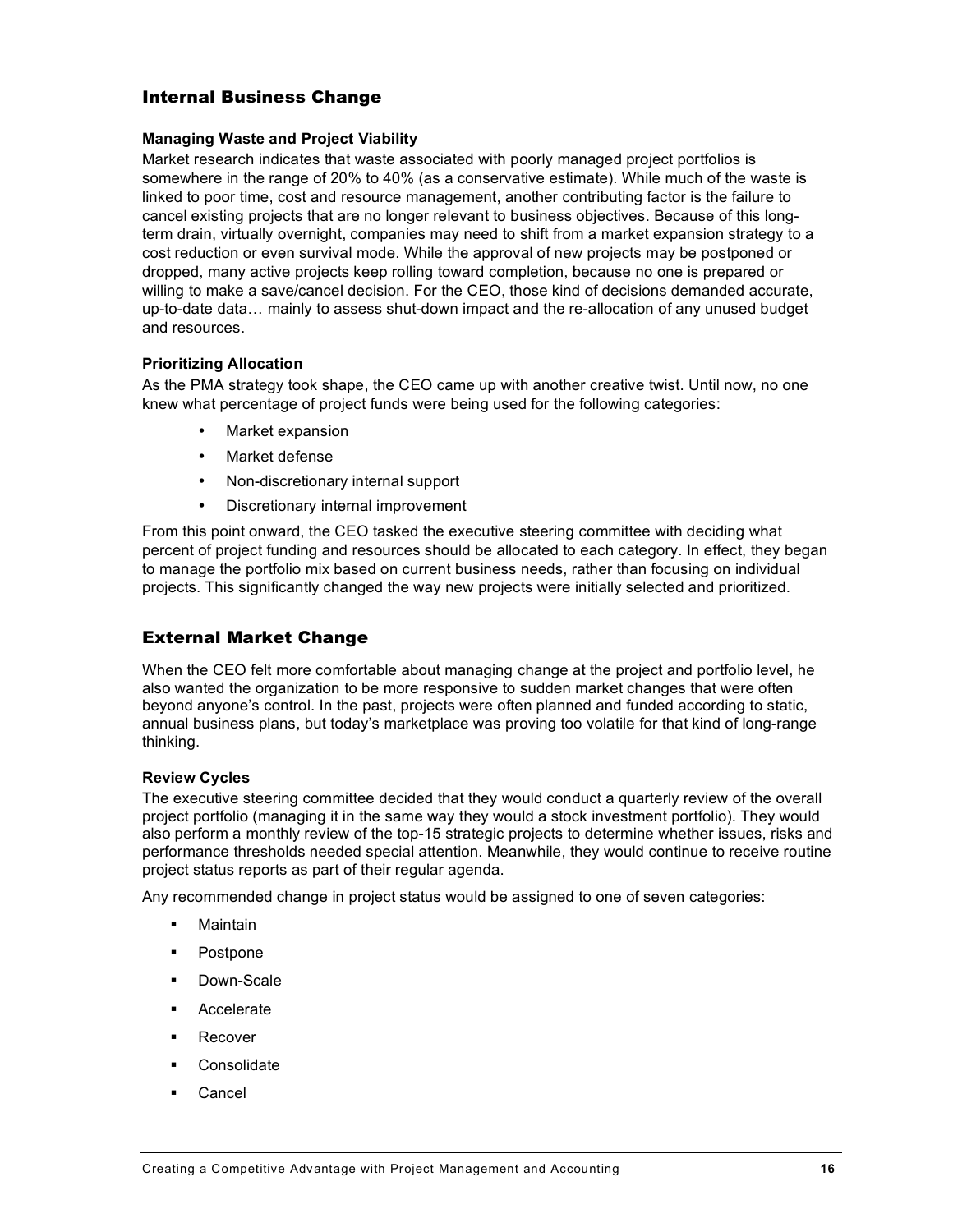High level criteria for each category was documented and communicated to all project stakeholders.

The CEO believed that the listed actions would improve the company's responsiveness to change. It would also help shift the executive team from a predominantly fire-fighting mode to becoming a more proactive decision-making body. The executive team was now as accountable for project success as the project managers and sponsors.

Perhaps the biggest challenge for the executives was the formal review and approval of contingency plans for serious project risks. At first the steering committee had a difficult time committing to action plans for problems that had not yet even occurred, when there were so many immediate problems to address. However, over time the workload from existing problems lightened, as preventive measures became more effective. During this transition period, the PMO played a critical role in evaluating both issues and risks, and coming up with two or three primary recommendations for each action. The steering committee could then spend its time deciding which option to choose, rather than debating alternatives.

## Improving People Projects and Profitability

Project Management and Accounting (PMA) can improve project success and overall service agility. In almost every organization there are those capable of assuming the roles played by the CEO and Susan. The real story was the CEO's conviction and authority to change the corporate culture as part of the PMA game plan. Once put in motion, the benefits of PMA can take on a life of their own, because PMA touches on the very lifeblood of service and project-driven organizations—improving the effectiveness of its people, projects and profitability. A summary of these benefits is listed in the next section.

## Primary PMA Benefits

### **Cost Reduction**

Lowered cost often is not listed by clients as a primary reason for implementing PMA. However, many find that the efficiency and productivity gains of a PMA solution result in significant budgetary successes. Reduction comes from automating core business processes, improved invoicing, reduced administrative costs, and better resource time and expense tracking. Minimizing unnecessary costs during difficult economic times is not just an ROI issue, but potentially one of market survival.

#### **Increased Revenue and Profitability**

This routinely shows up as one of the top reasons for investing in PMA and is the result of improved resource utilization. This creates the best alignment of people and skills with service delivery. Ultimately, it leads to improved customer satisfaction and repeat business. Some organizations have already reported annualized ROI of 90% or more on PMA deployments. Payback on the original PMA investment sometimes can occur within six months, depending on the size and complexity of the solution.

### **Greater Visibility into the Organization**

More timely and accurate access to resource and project data can enhance executive decisionmaking when it comes to prioritization of strategic services, projects, resources, and funding. Better visibility also helps project and operational managers to optimize resources, while improving on-time and on-budget delivery. Many clients find this to be even more rewarding than originally anticipated.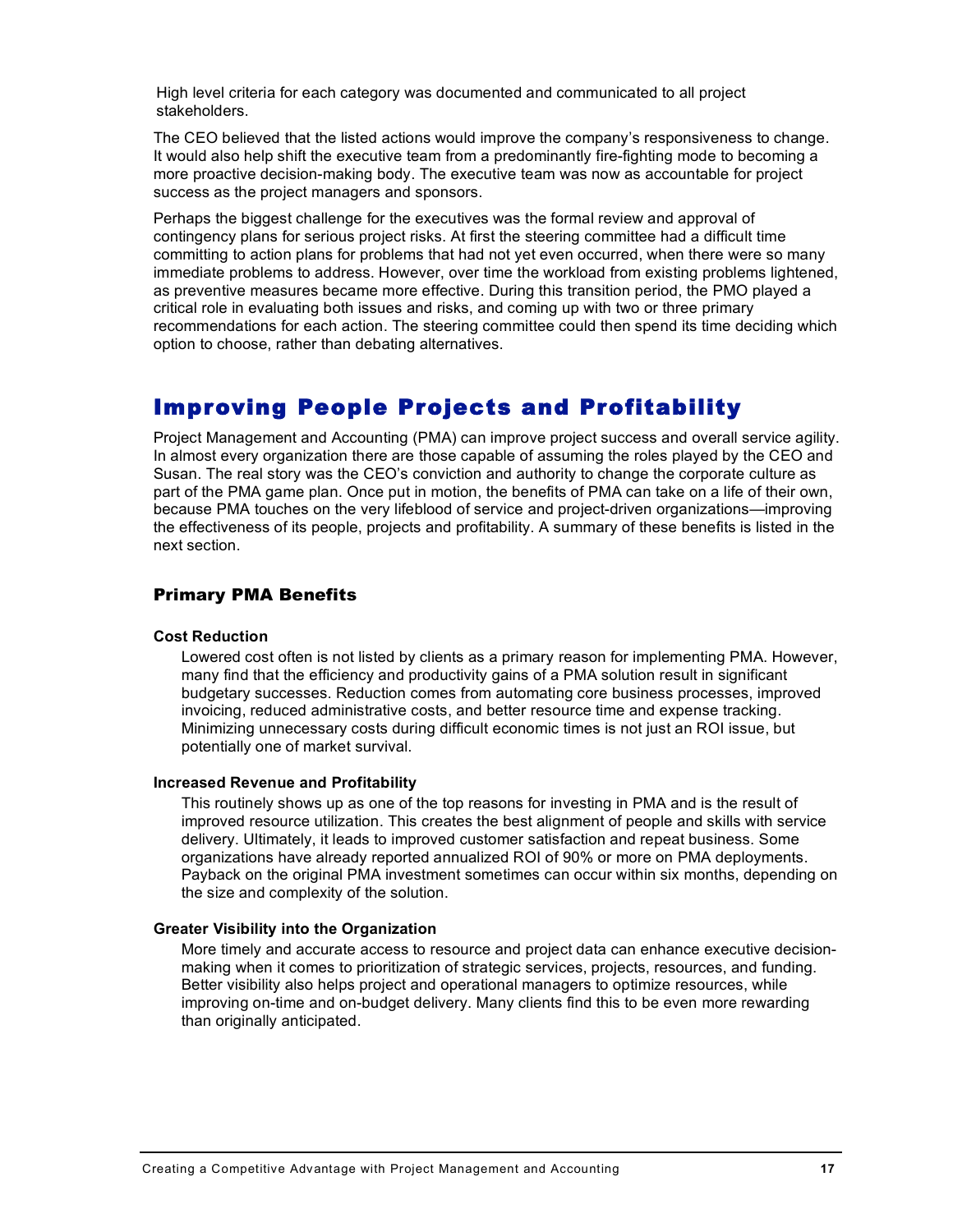#### **Improved Resource Utilization**

Having an effective time and expense record of resource usage can help deliver significant benefits. Migration from best-available to best-fit project resources is where PMA solutions can deliver real business value. Better alignment of people and skills to billable (and non-billable) projects can result in resource usage gains averaging at least 2% to 5%, with consulting services achieving upward of 10%.

#### **Process Improvement across the Service Life Cycle**

In highly projectized organizations, research has shown that time-to-market can be reduced by as much as 50% or more, while reducing development costs and improving quality. This comes from tighter integration of project planning, scheduling and invoicing.

#### **Greater Customer Satisfaction and Loyalty**

Improved efficiency and productivity have little meaning if the customer is unhappy with the final results. Maintaining service quality and effective client collaboration throughout the service life cycle can significantly improve customer loyalty and repeat business—the hallmark of a highly successful service organization. Ongoing measurement of client satisfaction should be built into any PMA strategy.

### **Reduced Billing Cycle Time**

Service organizations can lower financing costs with reduced billing cycle times. A wellconceived PMA solution can calculate resource time and expense, and allocate them to realtime project schedules and client invoicing. Streamlining this process contributes directly to bottom-line ROI results.

#### **Minimize Revenue Leakage**

Funds can be lost through 'revenue leakage', when manual entry or separate systems are required to invoice clients for services (resulting in errors, incomplete or lost paperwork). This includes accurate accounting of all billable time, charge-back, or equipment and material usage on service-related projects.

### **Performance Data Integration**

PMA solutions that support both internal and externally focused services can benefit greatly from an integrated IT architecture. This includes systems that share project, resource and financial data for in-depth analysis throughout the service life cycle. Purchasing PMA modules that are not designed for seamless data integration can lead to increased IT support, maintenance, and product upgrade costs.

#### **Improved Service Agility**

By combining resource and project optimization with improved executive decision-making, service organizations can adapt quickly to sudden change. Service agility may not be measured as easily in terms of ROI, but it plays a critical role when responding to changes in business priorities, competitive pressures, new technology, and economic downturns.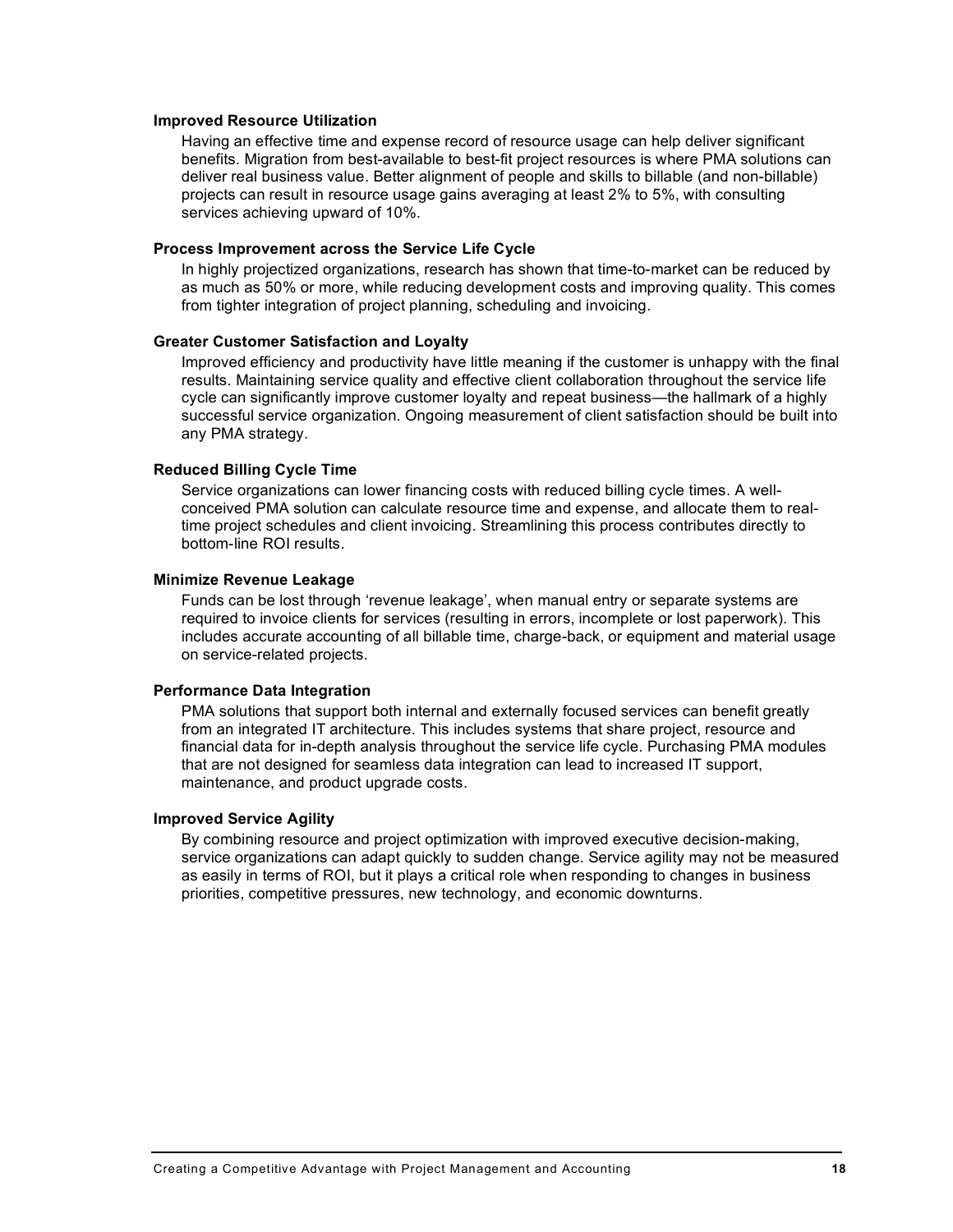# Taking the Next Step

If you are interested in exploring how your own organization might go through this discovery process, there are several near-term actions that can be taken. Each of the investigative projects cited below can help you define the current environment and the journey that lies ahead:

- ß **Investigate standardizing on one mainstream project management tool.** PMA provides greater visibility into the organization. You can only act accordingly if there is timely, accurate performance data being generated by the right suite of integrated tools.
- ß **Conduct a PM maturity assessment** to gain a better perspective of your organization's overall PM competency. You will probably want outside assistance from a reliable PM service provider for several reasons: neutrality with sensitive feedback; proven PM expertise; analyses of survey results, and viable next-step options. Since the majority of companies are currently at a PM maturity Level 1, you should be prepared for some strong feedback, especially at the project-team level. This is often the first step when becoming a more projectized organization.
- ß **Consider an evaluation of your current project portfolio**. For many companies, deciding on what belongs in a project portfolio is its own challenge. You can consider a standard set of criteria for evaluating each project, and a plan for interpreting the results. This can be an eye-opening experience for anyone that has never looked at your portfolio from a project-based perspective.
- ß **Examine what is needed to support an integrated PMA solution**. Leverage your existing IT investment wherever possible, and place a premium on ease of integration, ease of use, user training, and ongoing IT support. Any solution that provides manageable financial, project and resource data is a step in the right direction. How you use that information determines the ultimate payoff.